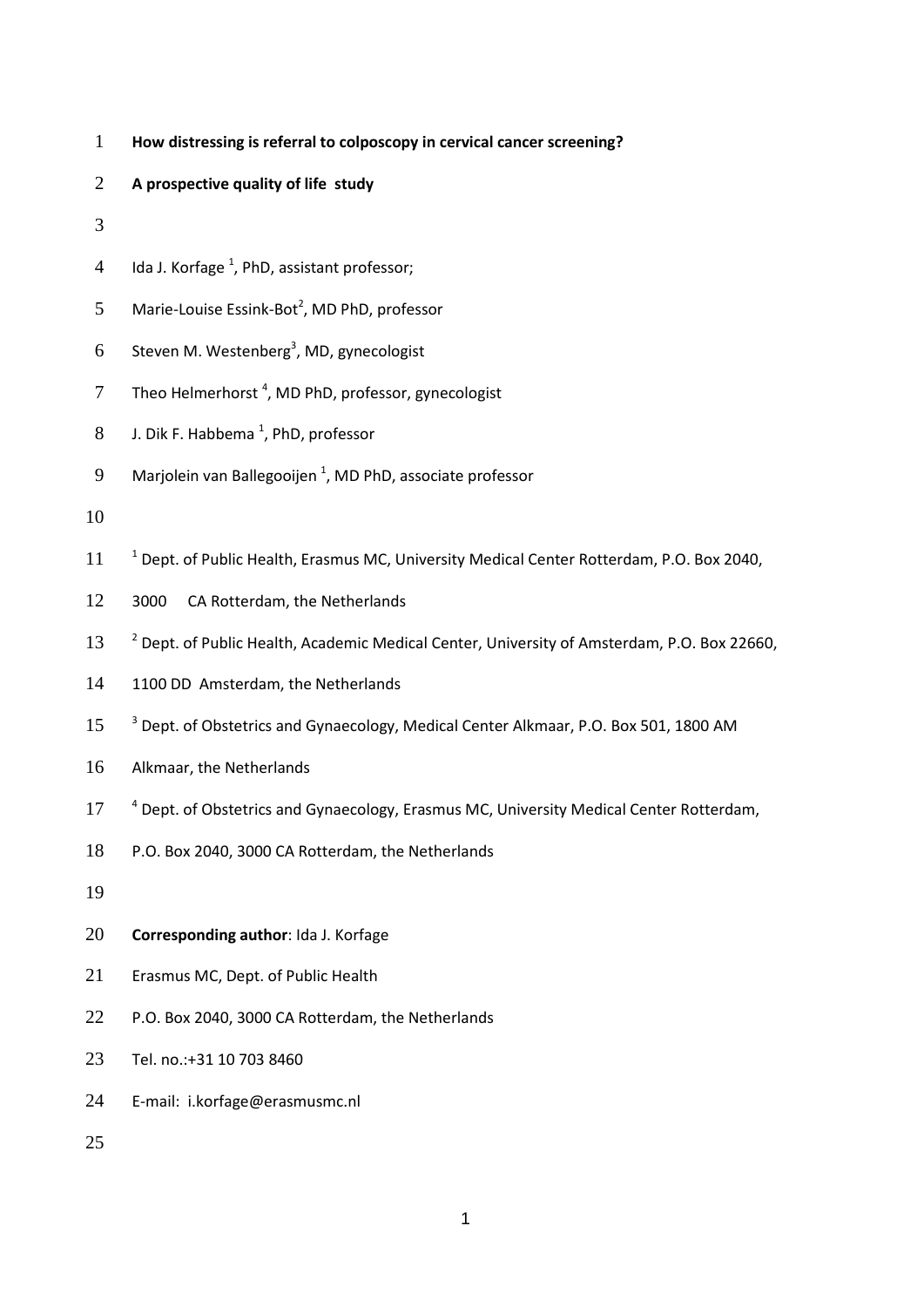**ABSTRACT**

 **Objective:** Referral for colposcopy because of abnormal Pap test results is likely to be 28 distressing, but the extent and duration of these effects are unknown. We aimed to fill this gap.

**Methods:** We conducted a prospective observational study at two departments of Obstetrics

and Gynecology (an academic and a non-academic setting). Women referred for colposcopy

completed questionnaires before colposcopy, and at 1, 3, and 6 months afterwards. A

reference group of 706 screen participants, aged 29-60 years old, was included and completed

questionnaires once. Main outcome measures were generic health-related quality of life

(HRQoL), assessed through the EQ-5D and the SF-12 physical and mental scores (PCS-12 and

MCS-12); anxiety as assessed by STAI-6, and screen-specific anxiety as assessed by the

Psychological Consequences Questionnaire (PCQ).

**Results** 154 women responded to the questionnaire, of whom 132 were included in the

analyses. Histological results were CIN 1 in 17/115 women (15%) and CIN 2+ in 62 (54%). In 36

women (31%) there was no histologically confirmed neoplasia. Before colposcopy physical

HRQoL scores were similar or slightly better than in the reference group, while mental HRQoL

(MSC-12) and (screen-specific) anxiety were worse (p<0.001). Irrespective of CIN-grades,

anxiety washed out during follow-up (p<0.001), with changes being clinically relevant.

**Conclusions** Referral for gynecological evaluation because of abnormal PAP-test results was

distressing. Anxiety - and not the physical burden of management - seemed to be most

bothersome to women. For all CIN-grades, distress disappeared over six months following

colposcopy, suggesting a reassuring effect of gynecological management.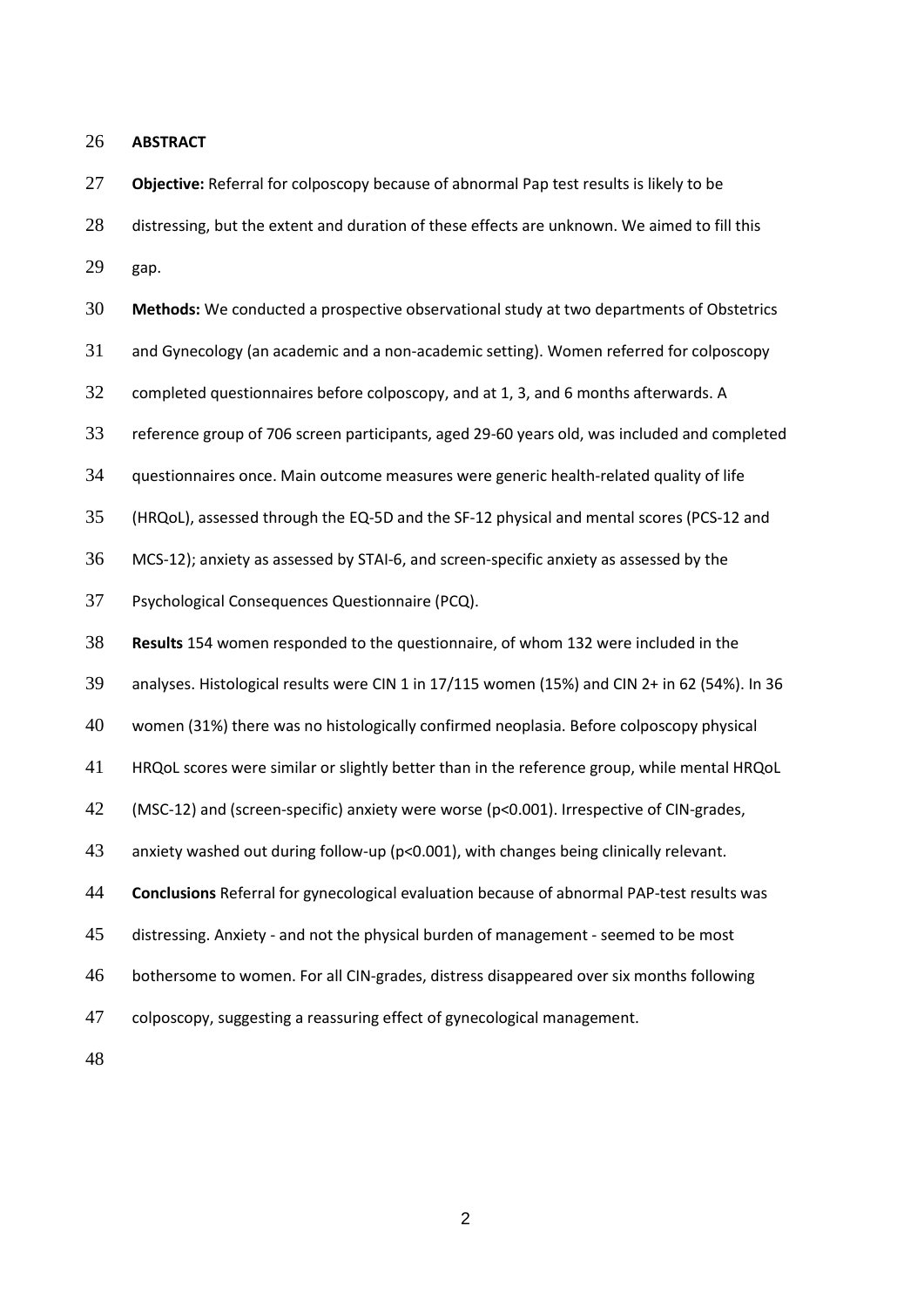# **Key words** - Cervical cancer; - Longitudinal; - Quality of life; - Screening; - Distress; - CIN; - cervical dysplasia; - abnormal Pap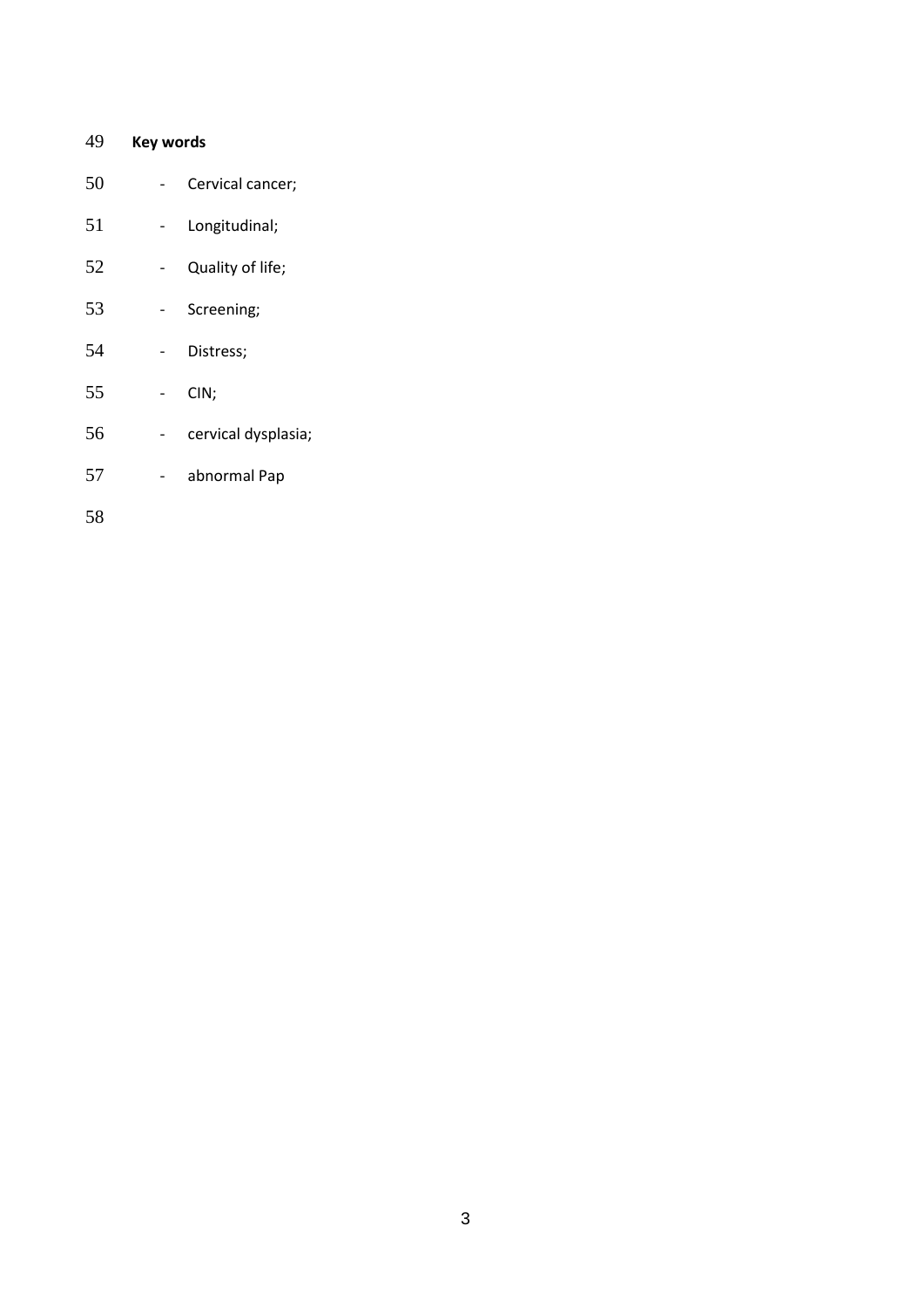### **Introduction**

 Screening for cervical cancer aims to reduce disease-specific mortality by early detection and treatment of pre-invasive (cervical intraepithelial neoplasia, CIN) or early invasive disease. Screen participants with abnormal Pap tests are generally referred for gynecological evaluation including colposcopy. Previous studies found that colposcopy was stressful for most women. [\(1\)](#page-18-0) Not the procedure itself but the prospect of having cancer and risk of dying were the biggest sources of distress. [\(2\)](#page-18-1) Cervical cancer screening is aimed at preventing the disease by finding and treating precursor lesions, but these precursors are known to often regress. [\(3\)](#page-18-2) The number of treated precursors will thus be considerably larger than the number of prevented cases of cervical cancer. Screening policy thus requires balancing the benefits of preventing cancer by treatment of lesions that are likely to resolve against the harms of screening. Distress and anxiety due to screening are such harms. Until 2004 there had been little research on how short-term effects of screening interventions affect quality of life. [\(4\)](#page-18-3) While roughly half of the adult women in Europe are invited to have a smear test at least once every 5 years, of whom between 0.8 and 74 4.4% are referred to colposcopy every screening round, [\(5\)](#page-18-4) the extent and duration of adverse quality of life effects after abnormal Pap test results are still unknown. We aimed to prospectively assess the effects of colposcopy referral on women's generic health-related quality of life (HRQoL) and on (screen-specific) anxiety levels. A female reference group of screen participants was included as a proxy of HRQoL levels preceding referral. We compared HRQoL and anxiety outcomes of the study group, referred to as "colposcopy group", to those of the reference group.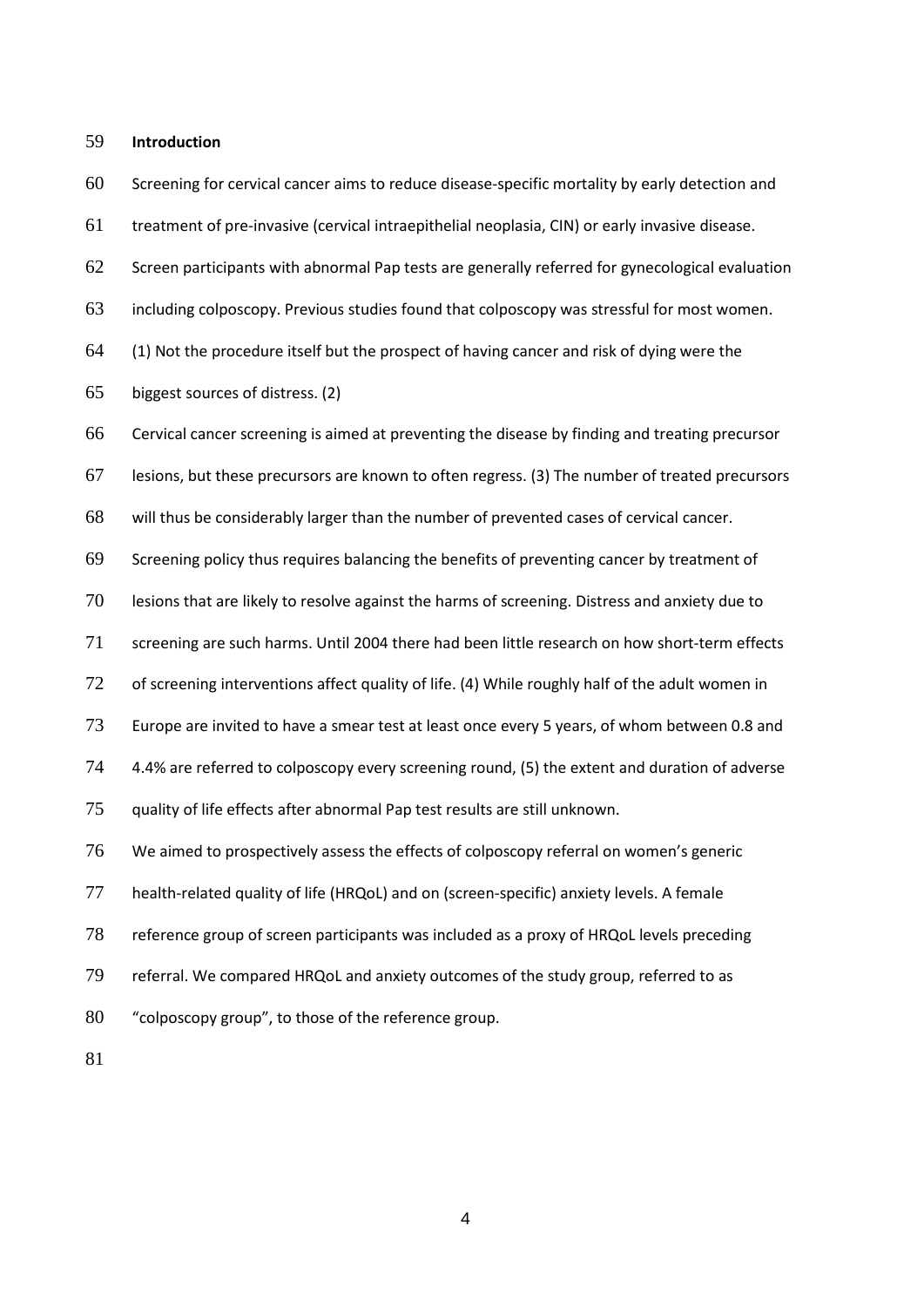#### **Methods**

#### *Cervical cancer screening in the Netherlands*

 In the Dutch national cervical cancer screening program, women aged 30-60 are invited once every 5 years to have a Pap test. Participation does not entail costs. At the time this study was conducted, the national uptake rate was 65%, [\(6\)](#page-18-5) and neither primary HPV screening nor HPV vaccination had been introduced. In 2009, 96.7% of women who participated had normal 88 cytological smear results and in one percent Pap tests were of inadequate quality requiring repeat smears. High-grade cytological abnormalities, including moderately dyskaryotic (Pap 3a2 [\(7\)](#page-18-6)) or worse, were found in 0.5% to 0.7% and low grade abnormalities, including borderline or mildly dyskaryotic (Pap 2/3a1) smear results, were found in 1.8% of screen participants. [\(6-8\)](#page-18-5) Women can be referred to gynecological evaluation through two different routes. Following the screening protocol women whose smear results are moderately dyskaryotic (Pap 3a2) or worse are immediately referred for colposcopy by a gynecologist. Women with borderline or mild dyskaryotic smear results (Pap2/3a1) are advised to have triage smears made by their GP. [\(7\)](#page-18-6) If these are once again abnormal women are also referred for colposcopy. 98 If histology results of biopsies taken at colposcopy indicate CIN-grade 2 or worse further treatment is performed. A more conservative approach is recommended for women diagnosed with CIN 1 since the majority of these lesions will regress. After two or three consecutive negative smears women with CIN 1 will return to the national screening program. *Study design* Between February 2006 and April 2008 a prospective longitudinal cohort study was conducted in two Dutch hospitals. We aimed at including all women who were referred for gynecological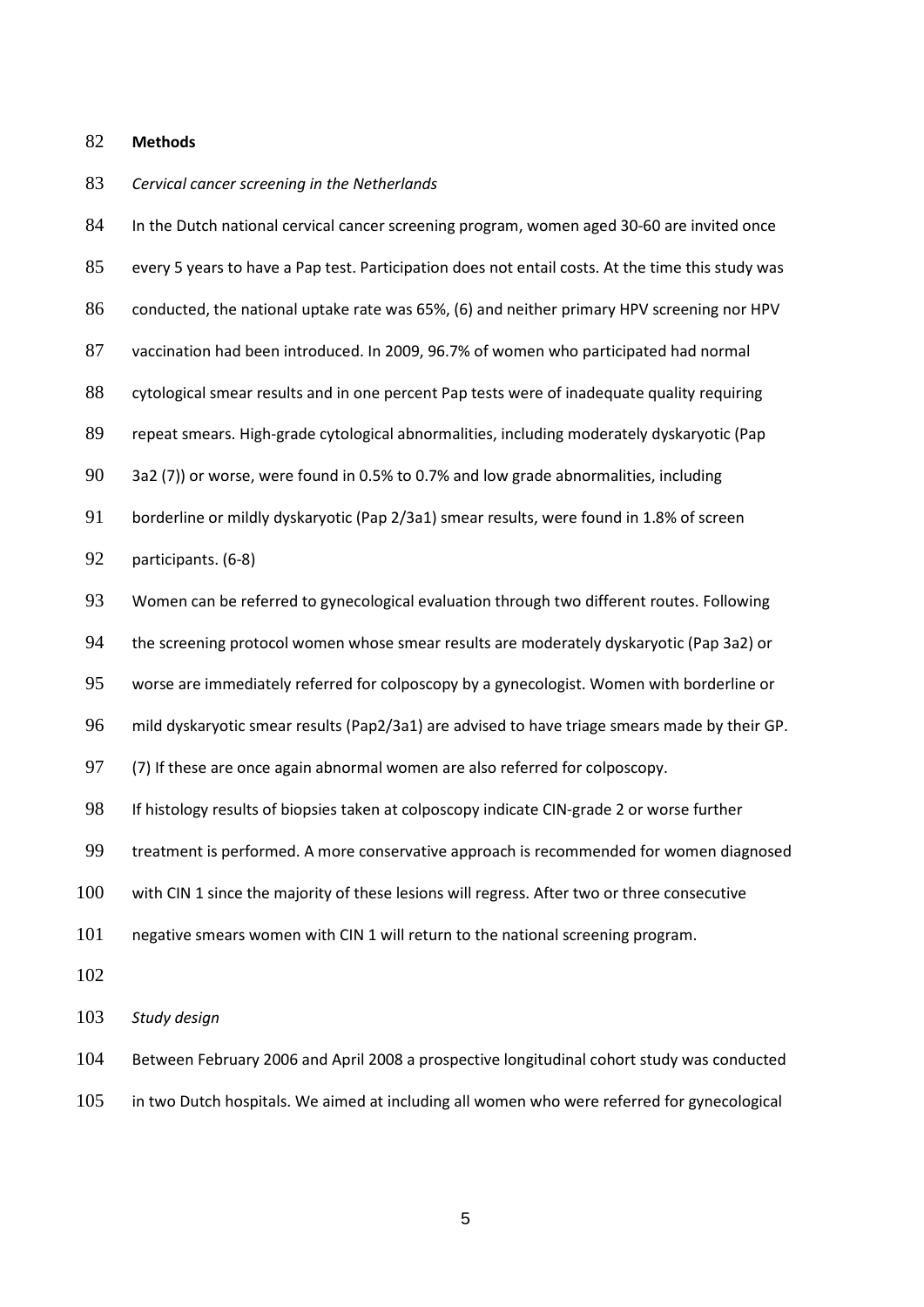evaluation because of abnormal Pap test results in the screening program. Women whose 107 patient files later showed that they were ineligible were excluded (see Figure 1.) Women scheduled for colposcopy after abnormal smear results were sent a letter, in which they were asked for written informed consent to participate in the study, which involved completion of the attached questionnaire (see below), and 3 following ones after 1, 3 and 6 months (return envelopes were provided). Women were also asked for permission to consult 112 their patient files and/or the gynecologist for clinical data about colposcopy follow-up. They were assured that not completing the questionnaires would not have any consequences for their medical care. No reminders were sent after the initial questionnaire. Once women had consented in participation in the study we sent reminders for follow-up questionnaires. A group of screen participants was included as a reference (see below). Both groups were 29-60 years old. This study was part of a comprehensive evaluation of the Dutch cervical cancer-screening program. The medical ethics review committees of the Erasmus University Medical Center Rotterdam (MEC-2004-099) and of Medical Center Alkmaar (M04-051) approved the research protocol.

*Respondents' characteristics*

Questions on education, employment, marital status, and having children or not were part of

125 the initial questionnaire. Educational level was classified as low (primary school or lower

technical education), intermediate or high (college/university degree).

Information about Pap results at referral for gynecological evaluation and about CIN-grade was

available conditional on women having granted permission to consult their patient files and/or

gynecologist.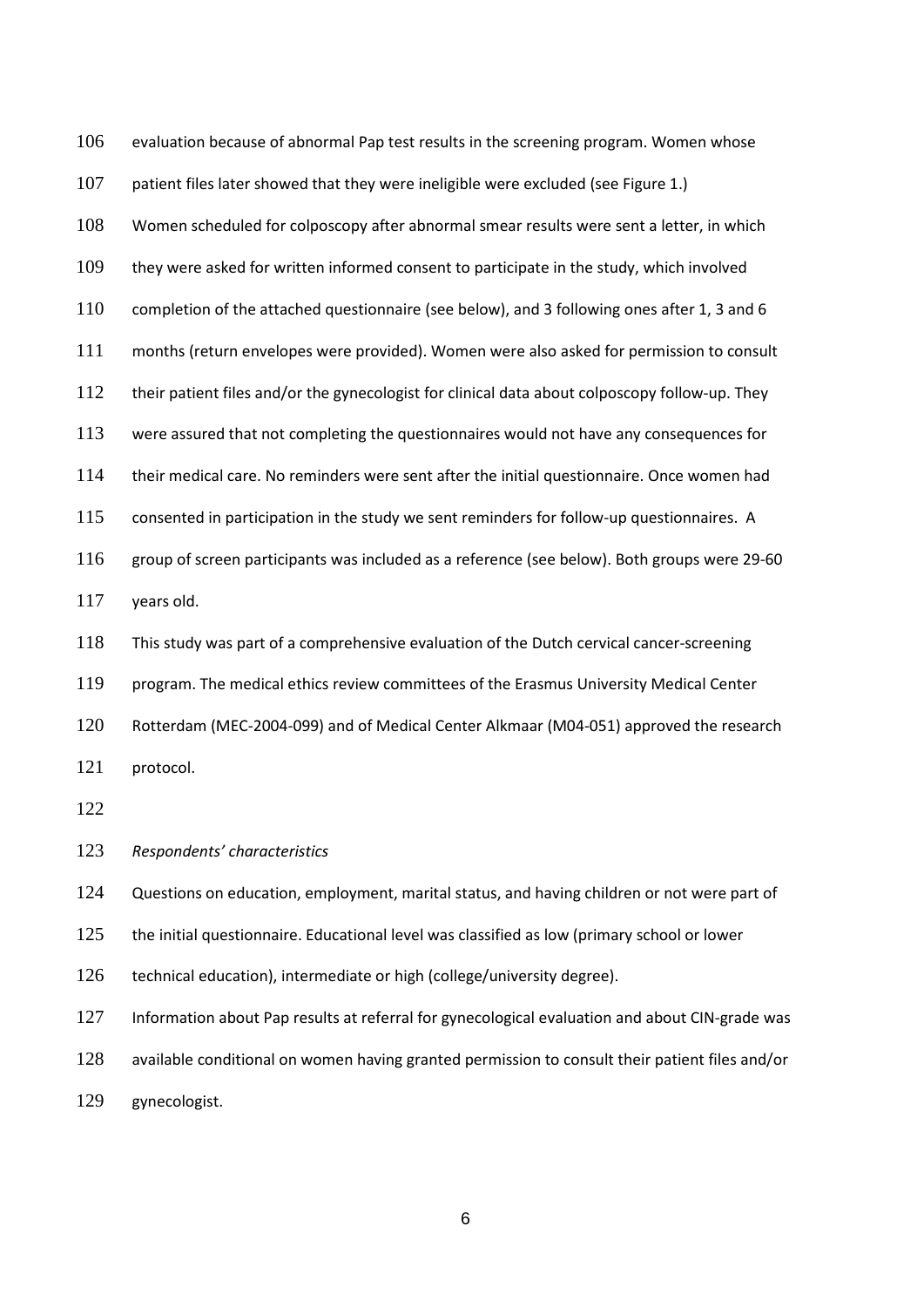| 130 | In this paper all colposcopy results worse than CIN 1 will be referred to as CIN 2+. The most |
|-----|-----------------------------------------------------------------------------------------------|
| 131 | severe grade of CIN in the first biopsy after inclusion in this study was used to define the  |
| 132 | respondents' CIN-grades. (9)                                                                  |
| 133 |                                                                                               |
| 134 | Reference group                                                                               |

 We compared HRQoL and anxiety scores of the intervention group to those of a reference 136 group of 706 screen participants, who had been recruited through the regional screening organization in Maastricht [\(10\)](#page-18-8). Data were collected after screening but before women knew their test result. Reference and study group completed similar measures (see below).

*Content of the questionnaires*

 Questionnaires included validated measures on generic HRQoL [\(11\)](#page-18-9), generic anxiety [\(12\)](#page-19-0), and 142 screen specific anxiety [\(13\)](#page-19-1). Generic HRQoL was assessed through the EuroQol classification (EQ-5D) and the 12-item Short-Form Health Survey (SF-12). The EQ-5D consists of 5 items (mobility, self-care, usual activities, pain/ discomfort, and anxiety/ depression). Scores can be linked to a utility score with 0 indicating 'death' and 1 'full health'. [\(14\)](#page-19-2) The EQ-5D is complemented by a visual analogue scale on current health, the Valuation of Own Health, which is anchored by 'worst imaginable health state' (0) and 'best imaginable health state' (100). The SF-12 consists of 12 items in the physical and mental domain. Based on these item scores summary measures for the physical and mental component (PCS-12 and MCS-12) are constructed, [\(11\)](#page-18-9) using norm-based methods with a mean of 50 and a standard deviation (SD) of 10. Age- and sex-adjusted SF-12 norm scores from the Dutch population, including women 152 who do not participate in the screening program, are available from Statistics Netherlands.

[\(15\)](#page-19-3)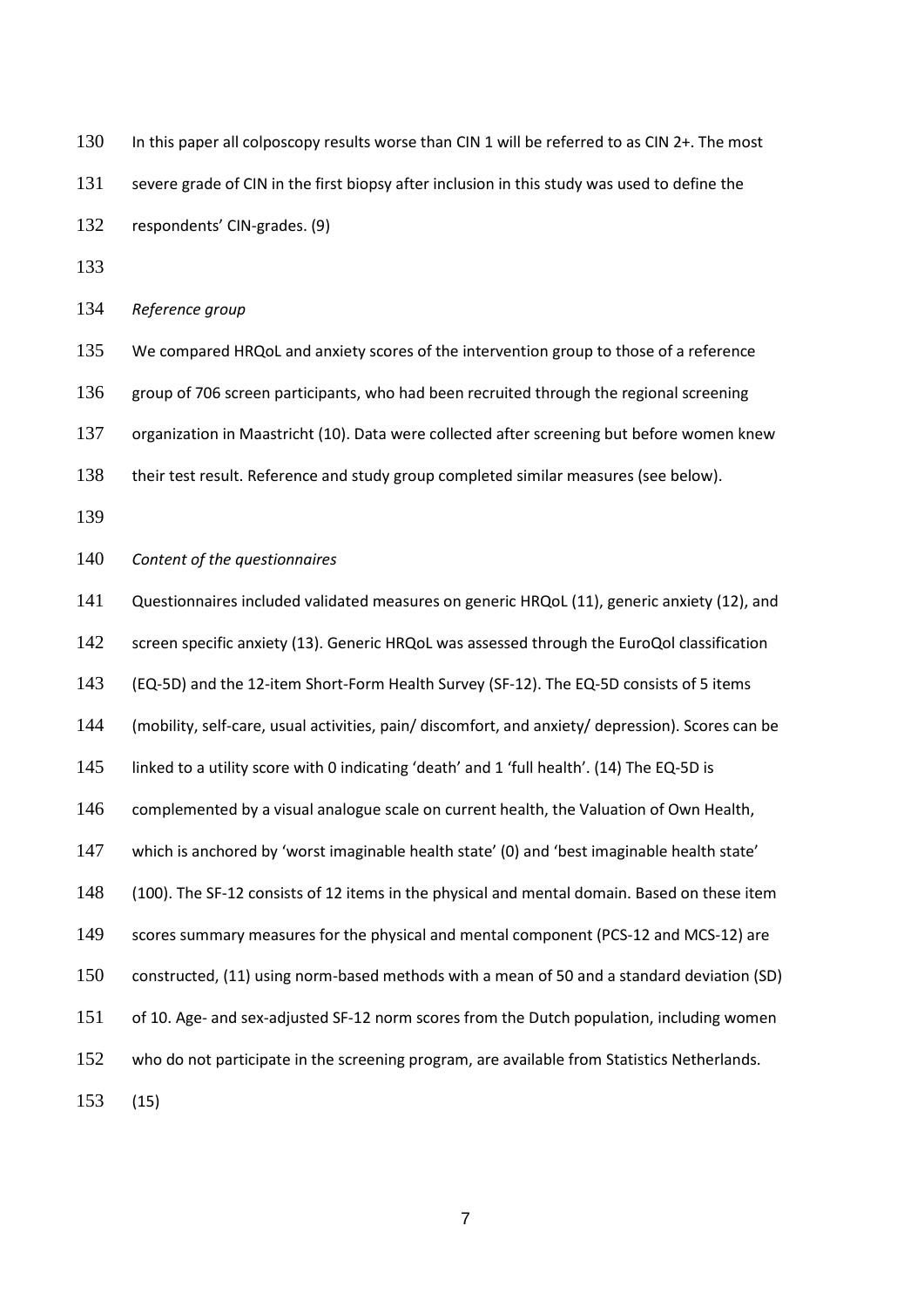Generic anxiety was assessed through the STAI-6 containing 6 items on e.g. feeling at ease or

upset. Higher scores (20-80) indicate higher levels of generic anxiety. [\(12,](#page-19-0) [16\)](#page-19-4) STAI-State scores

of over 44 define an individual as highly anxious. [\(17\)](#page-19-5)

Screen-specific anxiety was measured through the Psychological Consequences Questionnaire

(PCQ), which was developed to assess the consequences of breast screening on emotional,

physical, and social functioning. Corresponding subscales contain 5, 4, and 3 items,

respectively. [\(13\)](#page-19-1) Ratings for symptoms within each dimension vary from 0 (not at all) to 3

(quite a lot of time). The overall PCQ score ranges from 0-36; [\(18\)](#page-19-6) higher scores indicate more

dysfunction. We used the Dutch version as adapted by Rijnsburger and colleagues. [\(19\)](#page-19-7)

*Statistical analyses*

In accordance with guidelines, [\(20\)](#page-19-8) missing items in the STAI-6 and the PCQ were imputed by

respondents' own average score if they had completed at least 50% of the items. Differences

between the colposcopy and reference groups considering background variables were

assessed using t-tests for continuous variables and Chi-square tests for categorical ones.

Differences considering HRQoL and anxiety scores were assessed using linear regression,

controlling for differences in age. A condition for linear regression is a normal distribution of

residuals. However, this condition is often not met when HRQoL measures are used. Therefore

172 we inspected the residuals and compared them with the normal distribution. The deviations

we found led us to perform a bootstrap analysis [\(21\)](#page-19-9) (1,000 replicas) in the program R, [\(22\)](#page-19-10)

while controlling for differences between groups in age.

Friedman tests were used to assess changes in HRQoL scores in the study group across

multiple measurements. Friedman tests are based on data from those who completed all

assessments. For each measure we report how many women completed it at all four time

points, and we report on the HRQoL and anxiety scores of just those women. We hypothesized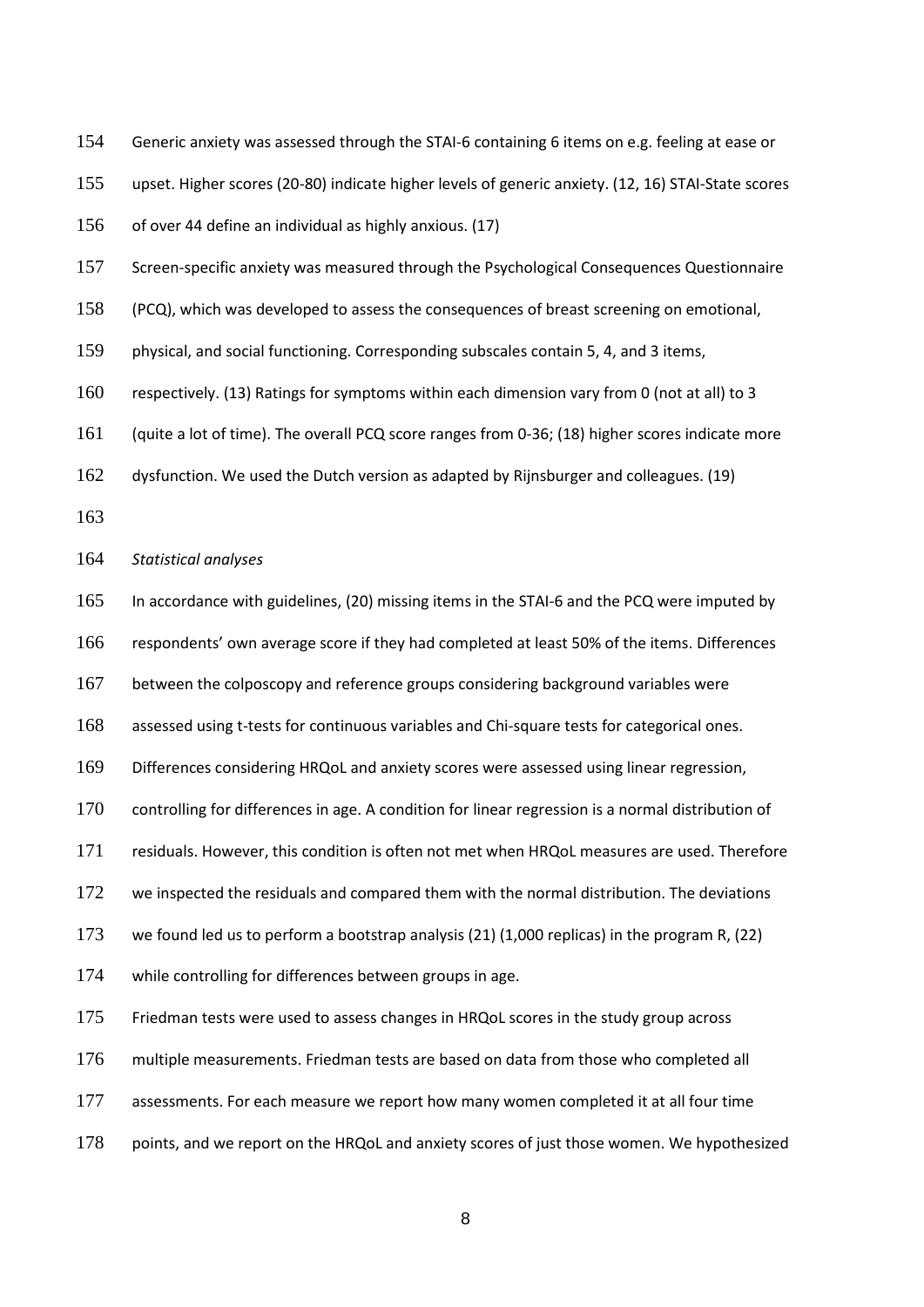| 179 | that more anxiety would be reported at baseline if the initial Pap result was more serious.            |
|-----|--------------------------------------------------------------------------------------------------------|
| 180 | Therefore we assessed HRQoL and anxiety by Pap result (Pap2/3a versus Pap 3b or worse),                |
| 181 | using t-tests to assess the significance of the differences between groups. We also                    |
| 182 | hypothesized that the more serious the CIN-grade turned out to be, the more anxiety and                |
| 183 | screen specific anxiety would be reported at follow-up assessments, and therefore we                   |
| 184 | assessed HRQoL and anxiety per CIN group (i.e. no CIN was found versus CIN 1 versus CIN 2+).           |
| 185 | We used ANOVA to assess the statistical significances of differences in HRQoL and anxiety              |
| 186 | scores between CIN-groups. Statistical analyses were performed using SPSS for Windows,                 |
| 187 | version 17.                                                                                            |
| 100 | $\tau$ le e petretre el trece enteret, difference el fMAID). In disentir el altrete di peter en el con |

- The minimal important difference (MID), indicating clinical relevance, was operationalized as a
- difference of at least half a SD. [\(23\)](#page-19-11)
-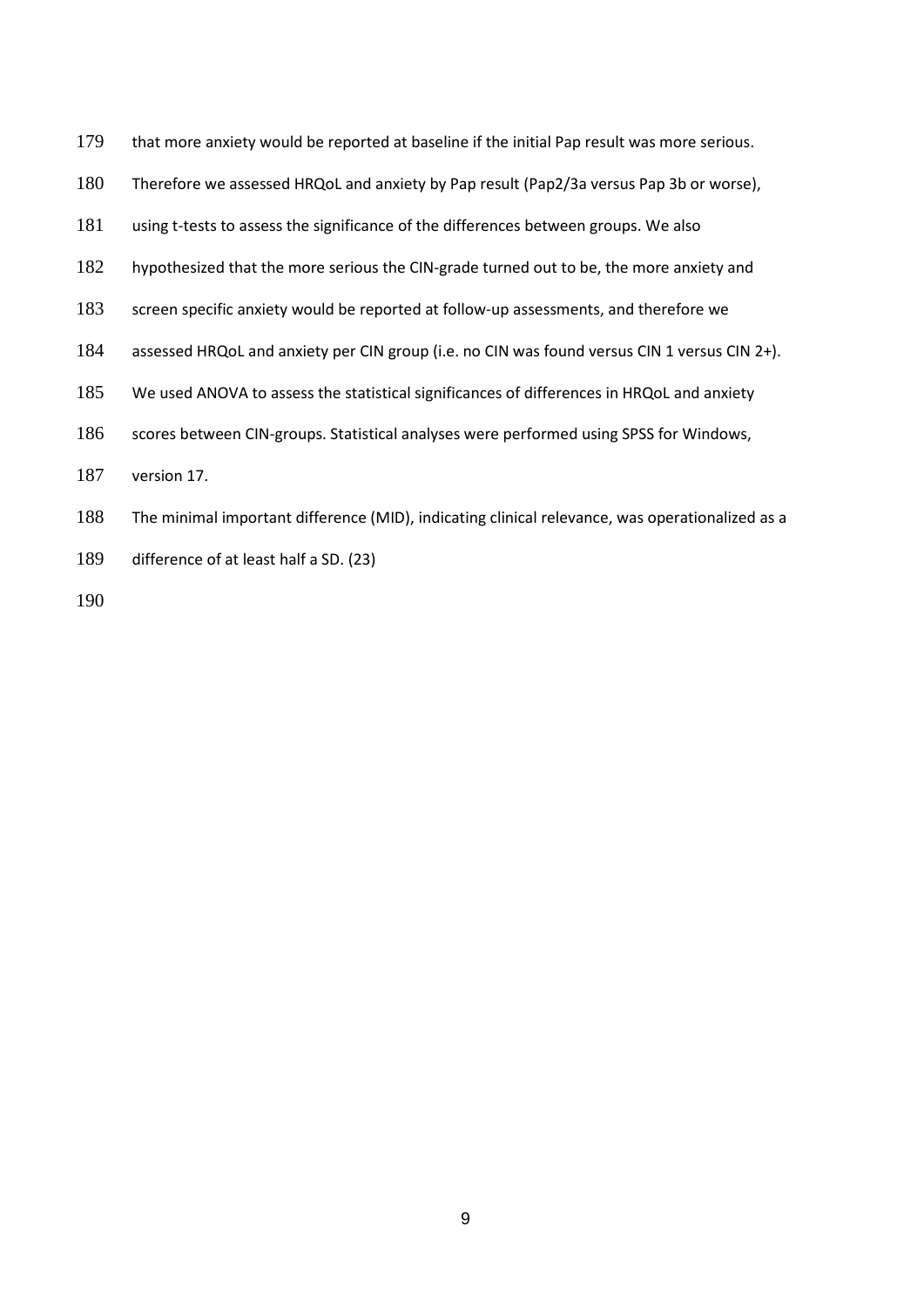**Results**

192 154 women completed questionnaires after being referred for gynecological evaluation. Three of them were too young to have participated in the screening program. We excluded them from further analyses. After consulting patient files or gynecologists (if women had given us 195 permission to do so), we found that another 19 women were ineligible since they had not been referred to the gynecologist after routine Pap tests (n=15) or they had already been having gynecological check-ups for at least a year (n=4). Thus, 132 women were included for analysis (see Figure 1, Table 1). Pap test results had been communicated to them by their GP (69%), or by their GP's assistant (29%). In two cases the hospital informed these women. Women had 200 been contacted by telephone (74%), in person (22%) or by letter (5%). There is no protocol 201 specifying how abnormal PAP results should be communicated to women. Histological results were known in 115/132 women and were CIN 1 (n=17), CIN 2 (n=32), CIN 3 203 (n=29), or carcinoma stage 1 (n=1). In 36 women there was no histologically confirmed neoplasia. These women had been referred with Pap 2 (n=21), Pap 3a (n=13), or Pap 3b (n=2). 205 In two women CIN-grades were unknown and fifteen women did not grant us permission to 206 access their patient files or gynecologist. Since their HRQoL and anxiety scores were similar to 207 those who had routine cervical smears, we included them in the analyses. Management was known in 117 women. Forty-six out of these women did not receive therapy, , 60/117 were treated once and 11 women were treated more than once (11/117), e.g. by LLETX excision 210 and conisation or they had conisation twice. Table 2 presents the most invasive therapy per woman, reported per CIN-grade. Overall, questionnaire response rates were 114 (86%), 110 (83%), and 108 (82%) at 1, 3, and 6 months follow-up.

*Comparison colposcopy group and reference group*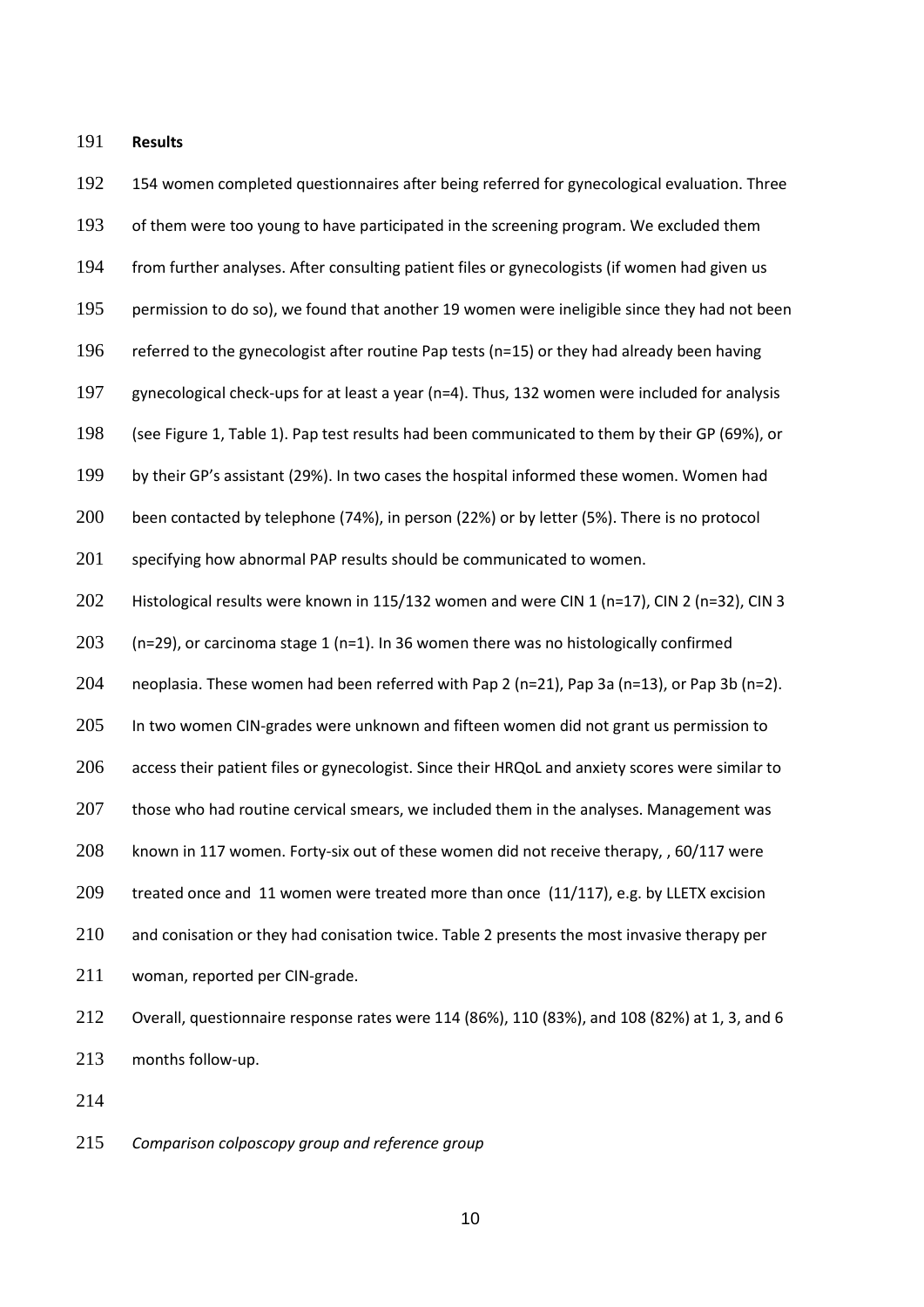216 Background variables differed significantly between the colposcopy and the reference group

217 (Table 1). As expected, women referred for colposcopy (n=132) were younger (40.6 vs. 45.6

218 years), because low grade CIN is more prevalent in younger age groups. Compared to the

219 reference group they had more often paid jobs and less often children.

220 The crude PCS-12 scores of the colposcopy group were significantly higher – which indicates

221 better physical functioning - than those of the reference group (54 versus 51, Table 3) and than

222 the age adjusted norm score of 51 for the female Dutch population (Statistics Netherlands).

223 The MCS-12 scores of the colposcopy group, however, were lower – which indicates poorer

224 mental functioning - than those of the reference group (47 versus 53, Table 3) and than the

225 Dutch norm scores of 52 (Statistics Netherlands). Differences remained significant after

226 controlling for age (Table 3).

227 Average crude STAI-6 and PCQ scores were higher in the colposcopy group than in the

228 reference population, indicating more generic and screen specific anxiety in women with

229 abnormal smear results. Differences in STAI-scores and in two PCQ subscale scores exceeded

230 the Minimal Important Difference (MID), indicating that the differences between the

231 colposcopy group and the reference population were of clinical relevance (Table 3).

232 For all scale scores bootstrap analyses resulted in similar conclusions considering statistical

233 significance and clinical relevance as the linear regression analyses.

234

235 *Generic HRQoL and anxiety: results over time*

236 Changes over time in the EQ-5D utility score, the EQ-5D 'rating of own health', and the sum

237 score for physical function (PCS-12) were neither statistically significant nor clinically relevant.

- 238 The scores for mental health score (MSC-12), generic anxiety (STAI-6), and screen-specific
- 239 anxiety (PCQ) improved over time (p<0.001). Overall, changes over time indicated improved
- 240 functioning towards the end of the follow up period. Changes in generic anxiety and in two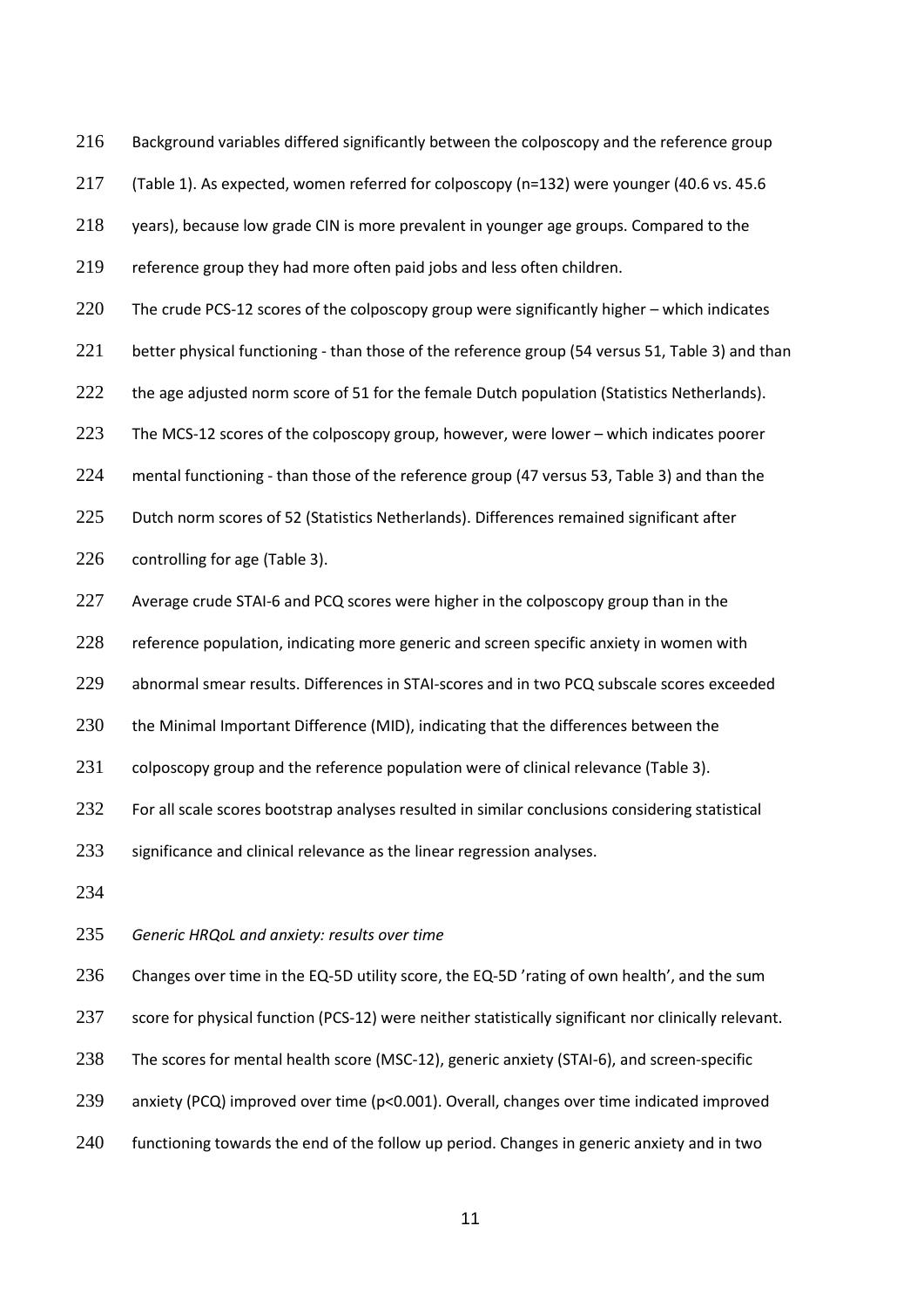| 241 |  |  |  |  | subscales of screen-specific anxiety indicated clinical relevance (Table 4). At baseline, 32% of |  |
|-----|--|--|--|--|--------------------------------------------------------------------------------------------------|--|
|-----|--|--|--|--|--------------------------------------------------------------------------------------------------|--|

242 the colposcopy group (41/130) reported high anxiety levels (i.e. STAI-6 scores of over 44). This

decreased to 18% (20/112) at 1 month follow-up, and to 14% at 3 and 6 months follow-up

(15/110 and 15/108, respectively). High anxiety was reported by 10% of the reference group.

- 245 The significance of the difference between the groups decreased from p<0.001 at baseline to
- 0.24 at 6 months follow-up.
- 247 At 6 months follow-up, HRQoL and generic anxiety scores of the colposcopy group were similar
- 248 to those of the reference group, while screen-specific anxiety scores remained worse.
- 

*Generic HRQoL and anxiety over time by initial Pap test result*

HRQoL and anxiety were similar in women referred for colposcopy with Pap 2/Pap 3a (at most

252 moderately dysplastic, n=90) versus women with Pap 3b or worse (at least severely dysplastic,

- n=21), data not shown.
- 

*Generic HRQoL and anxiety over time by CIN-grade*

In 115 cases CIN-grades were known. Regardless of CIN-grade, generic HRQoL remained at

257 similar levels throughout follow-up and (screen specific) anxiety decreased over time (Figure

258 2). With two exceptions, HRQoL and anxiety scores differed significantly between the 3 CIN-

groups.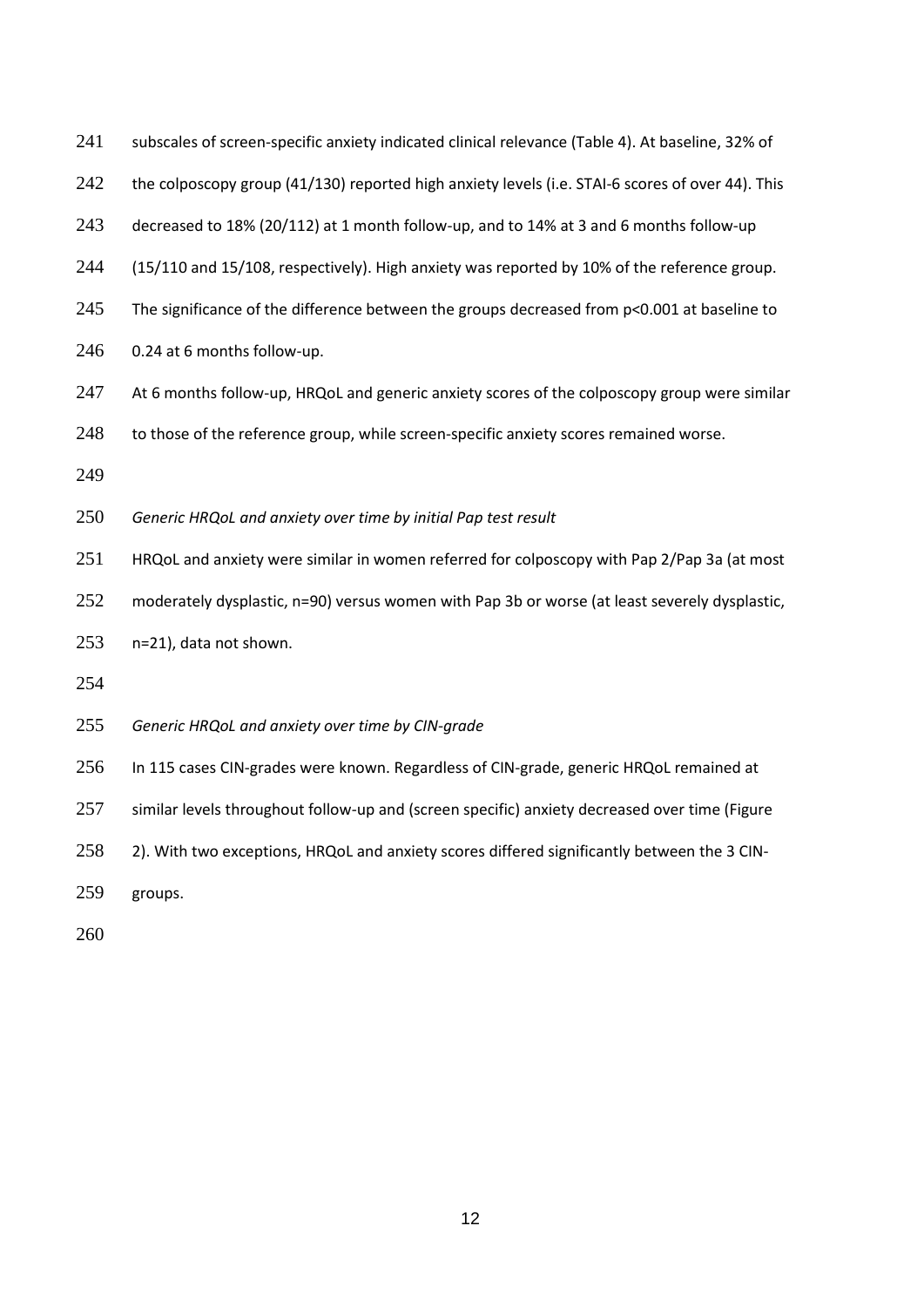261 **Discussion**

262 We assessed the HRQoL and anxiety in a cohort of women with abnormal Pap test results who 263 were referred for gynecological evaluation. At baseline, the colposcopy group reported more 264 anxiety than the reference group, with differences being clinically relevant. We found that 265 during follow-up, overall, HRQoL improved in the colposcopy group and their anxiety 266 decreased over time, irrespective of CIN-grade.

267

268 The availability of clinical data, which enabled us to discriminate between varying 269 degrees of abnormalities, is one of the strengths of this prospective study. Also, as 270 recommended for quality of life research, we used both generic and screen-specific health 271 measures that had been validated in similar groups as the currently described population. To 272 enable interpretation of the HRQoL and anxiety scores we included a reference group, which is 273 recommended but not often done [\(4\)](#page-18-3). Limitations of this study are the lack of data about the 274 length of the interval between the receipt of the Pap test results and the colposcopy results, 275 the response rate being unavailable, and the relatively low number of respondents who were 276 diagnosed with CIN 1.

277

278 CIN grade 2+ was found in 62 out of 115 women and the positive predictive value (PPV) was 279 thus 54%, which is comparable to the 49% PPV of a moderately dyskaryotic Pap test in the 280 Dutch screening program [\(5\)](#page-18-4).

281 In 36 women in our cohort (31%) only normal Pap tests and histology results were observed 282 during follow-up. These so-called false positive test results are inherent to screening programs; 283 an abnormal test result leads to additional tests and hospital visits and may cause anxiety or 284 worry, while no abnormalities are found in the end. This group of women, of whom four 285 received treatment, reported similar HRQoL and higher anxiety levels as who were found to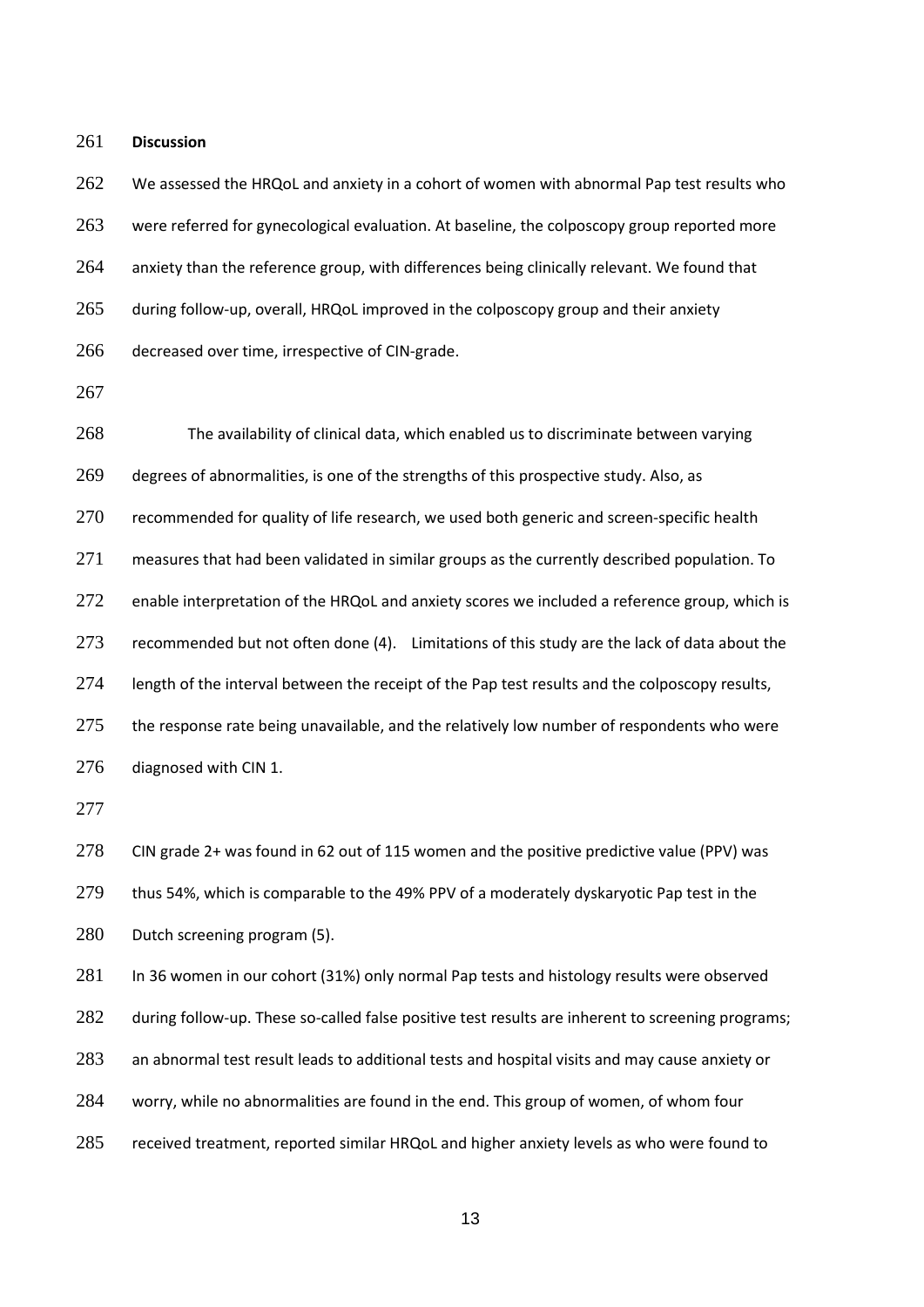have CIN2+, while in the latter group 59 out of 62 women received treatment. Anxiety - and 287 not the physical burden of management - seemed to be most bothersome to women. In a review of 210 papers Cullen et al. concluded that affected domains in women with false-289 positive screening results include distress, fear and worry about having or getting cancer. [\(4\)](#page-18-3) 290 This issue becomes even more relevant with the introduction of HPV-screening, since the specificity of HPV screening is expected to be considerably lower in younger age groups [\(24\)](#page-19-12). Twenty years ago most women interpreted the term precancer as 'early cancer'. [\(25\)](#page-20-0) Also 293 more recently, mildly abnormal smear results were misinterpreted as actually having cancer [\(26,](#page-20-1) [27\)](#page-20-2) which will lead to more anxiety. [\(27\)](#page-20-2) We therefore recommend to provide women 295 who have abnormal smear test results with clear written information about the meaning of 296 this result, stressing that the abnormal test result does not indicate that they have cancer, and 297 to check in person or by phone whether this information was properly understood. In a previous study, women not complying with follow-up protocols reported the

 highest anxiety scores. [\(28\)](#page-20-3) Since we only included women who did participate in follow-up protocols, we probably arrived at an underestimation of women's anxiety, even more so 301 because pathologically high levels of anxiety and worry apparently lead to low screening rates. [\(4\)](#page-18-3)

 The negative impact on mental health of abnormal smear results was found to be not of a lasting or serious nature in the majority of women. [\(29,](#page-20-4) [30\)](#page-20-5) However, in a cross-sectional study among 270 women, addressed at 6-24 months after the initially abnormal Pap test result, our research group showed that borderline and mildly dyskaryotic smear results were consistently associated with considerable excess anxiety. [\(31\)](#page-20-6)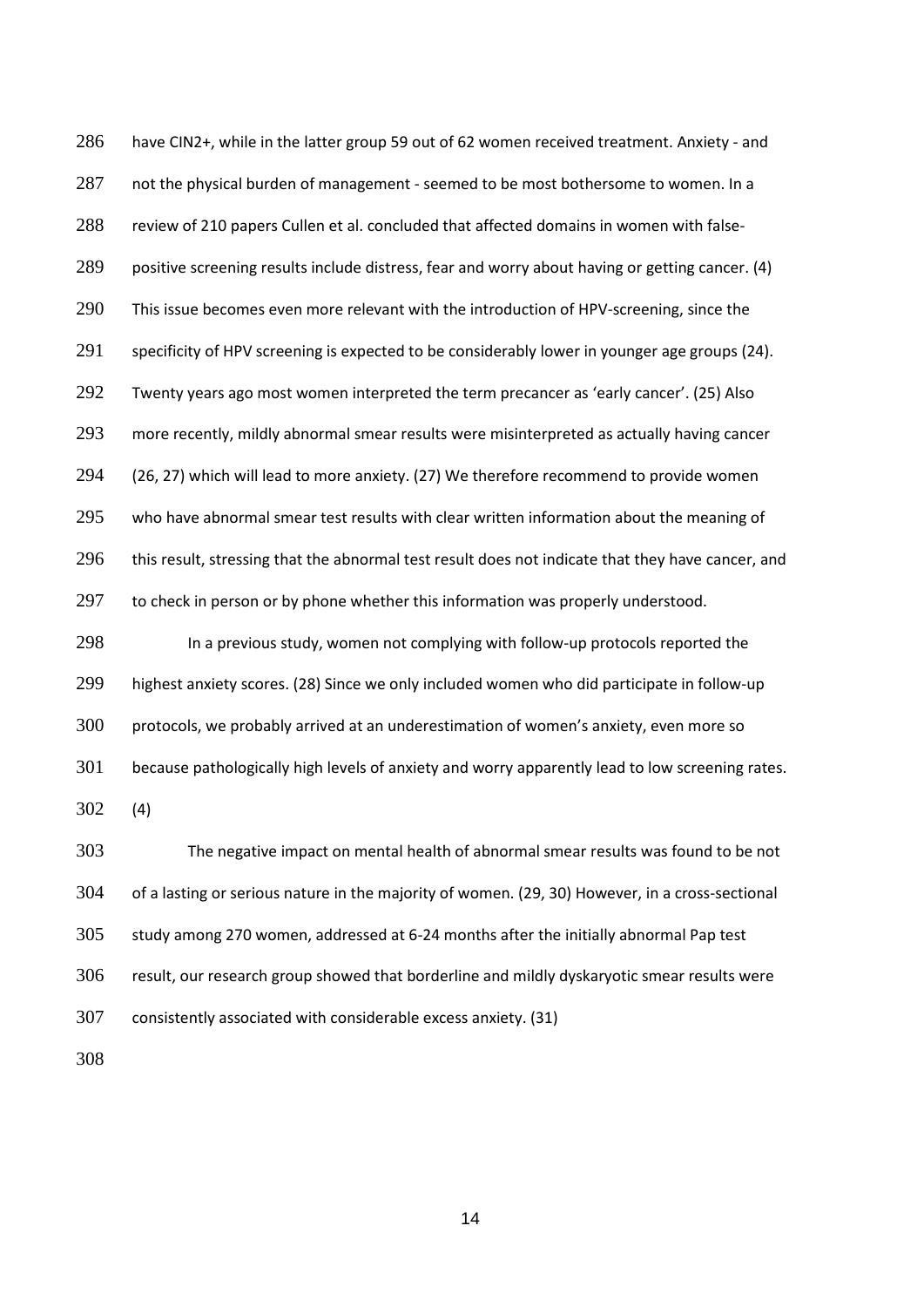# **CONCLUSION**

 We conclude that referral for gynecological evaluation after abnormal PAP-test results negatively impacted mental health. Anxiety - and not the physical burden of management - 312 seemed to be most bothersome to women, which confirms earlier literature. Irrespective of CIN-grade, this negative effect on mental health diminished over time and had washed out at 6 months after baseline. Possibly, this indicates that management had a reassuring effect and led to reduced anxiety levels. We recommend carefully choosing cut-off strategies for referral to colposcopic evaluation. Also, clear communication about the meaning of false-positive test results is needed with women invited to participate in screening and with women who have abnormal test results, so they will understand what is going on – and especially what is *not.*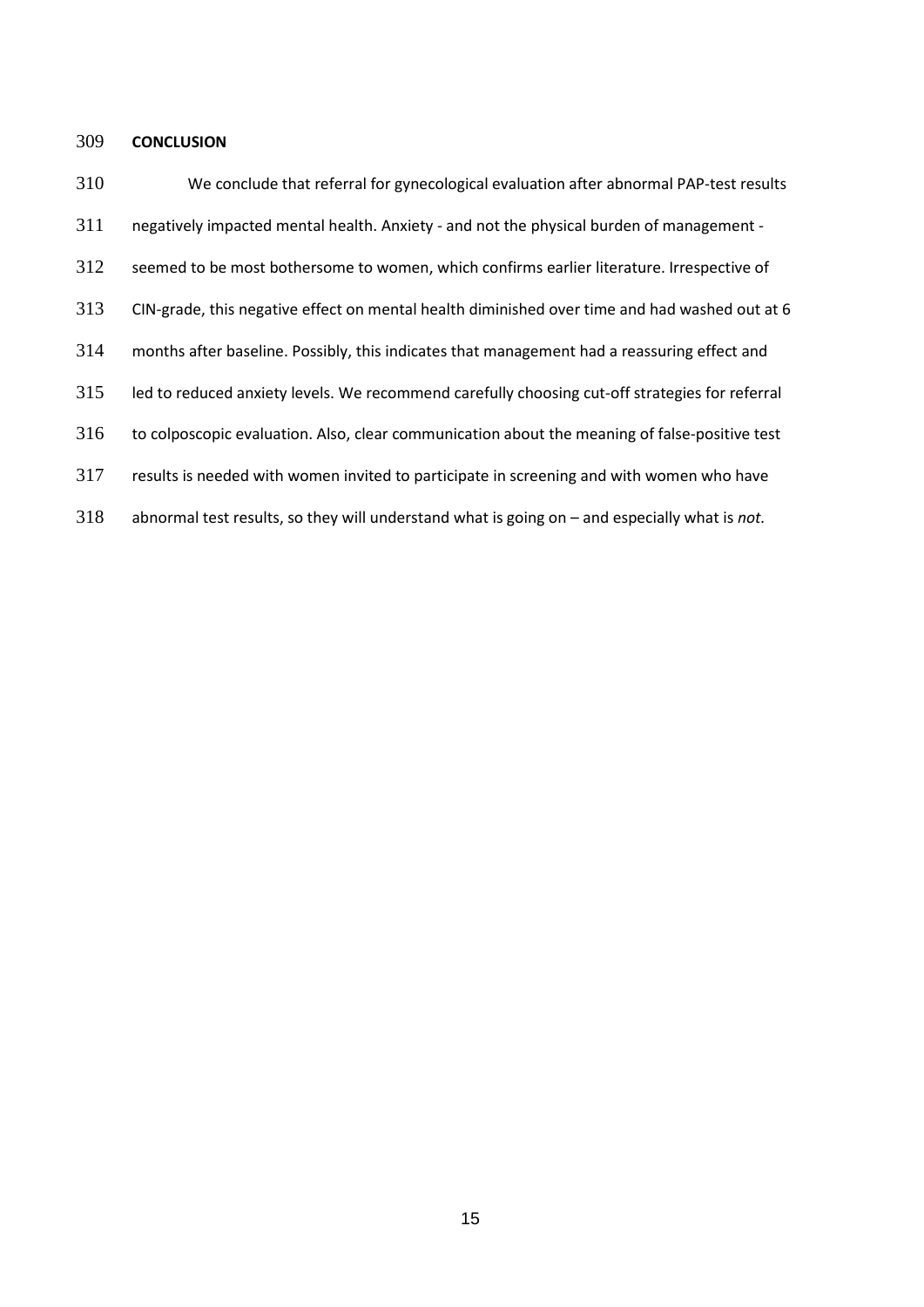## **Acknowledgments**

We are grateful to the women who completed questionnaires for participating in the study.

We thank the staff at the Departments of Obstetrics and Gynecology in Medical Center

Alkmaar and in Erasmus MC for their friendly cooperation.

# **Disclosure of interest**

Until 2008, Dr. M. van Ballegooijen was principal investigator for a project on the cost-

effectiveness of human papilloma virus vaccination, financed through an unrestricted grant by

- GSK (a pharmaceutical company that produces human papilloma virus vaccines against cervical
- cancer). The authors received funding from charities and from governmental and public
- bodies, including the National Institute for Public Health and the Environment, to conduct their research.

# **Contribution to authorship**

 M. van Ballegooijen, D. Habbema and M.L. Essink-Bot conceived the idea for the study; M. van Ballegooijen and M.L. Essink-Bot designed the protocol; M.L. Essink-Bot supervised the execution of the study; I. Korfage, M. van Ballegooijen and M.L. Essink-Bot designed the questionnaire; I. Korfage, S. Westenberg and T. Helmerhorst organized the local data collection; I. Korfage was responsible for the database design and data entry; I. Korfage, M. van Ballegooijen, and M.L. Essink-Bot made the statistical design; I. Korfage performed the analyses; I. Korfage drafted the report; all the collaborators listed above contributed/edited 340 the paper. I. Korfage is the guarantor of the study.

All authors have full access to all of the data in the study and can take responsibility for the

integrity of the data and the accuracy of the data analysis.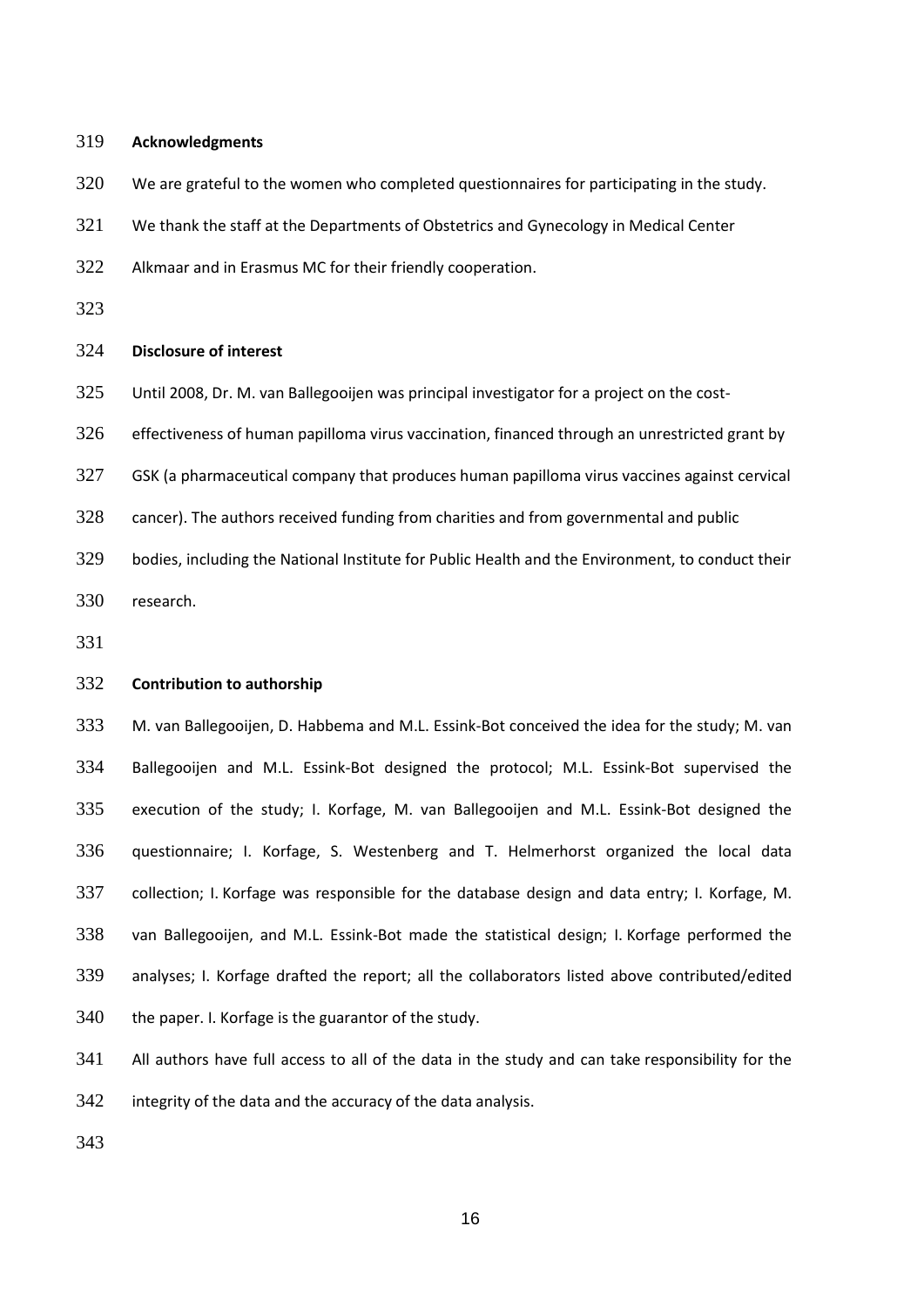# **Details of ethics approval**

- The medical ethics review committees of the Erasmus University Medical Center Rotterdam
- (MEC-2004-099) and of Medical Center Alkmaar (M04-051) approved the research protocol.
- All participating women gave written informed consent.
- 

# **Funding**

- We gratefully acknowledge the Dutch Cancer Society for funding our research to evaluate the
- Dutch national cervical cancer screening program, including Quality of Life effects (EMCR
- 2003–2775). The authors were completely independent from funders in conducting and
- writing this study.
- **Legends of tables and figures**
- **Figure 1** Flowchart of study population
- **Table 1** Background characteristics of the colposcopy group, observed scores in numbers and
- percentages, unless otherwise indicated, compared with a reference group of screen participants.
- **Table 2** Most invasive treatment per woman, reported per CIN-grade
- **Table 3** Generic Quality of Life scale scores (SD) in women referred to the gynecologist for
- colposcopy, shortly after their abnormal test results and in a reference population of
- screen participants. Statistical significance of differences between groups was age-adjusted.
- **Table 4** Time trend analysis (repeated measures) of women with an abnormal Pap test result
- (colposcopy group); starting before the first consultation with the gynecologist, plus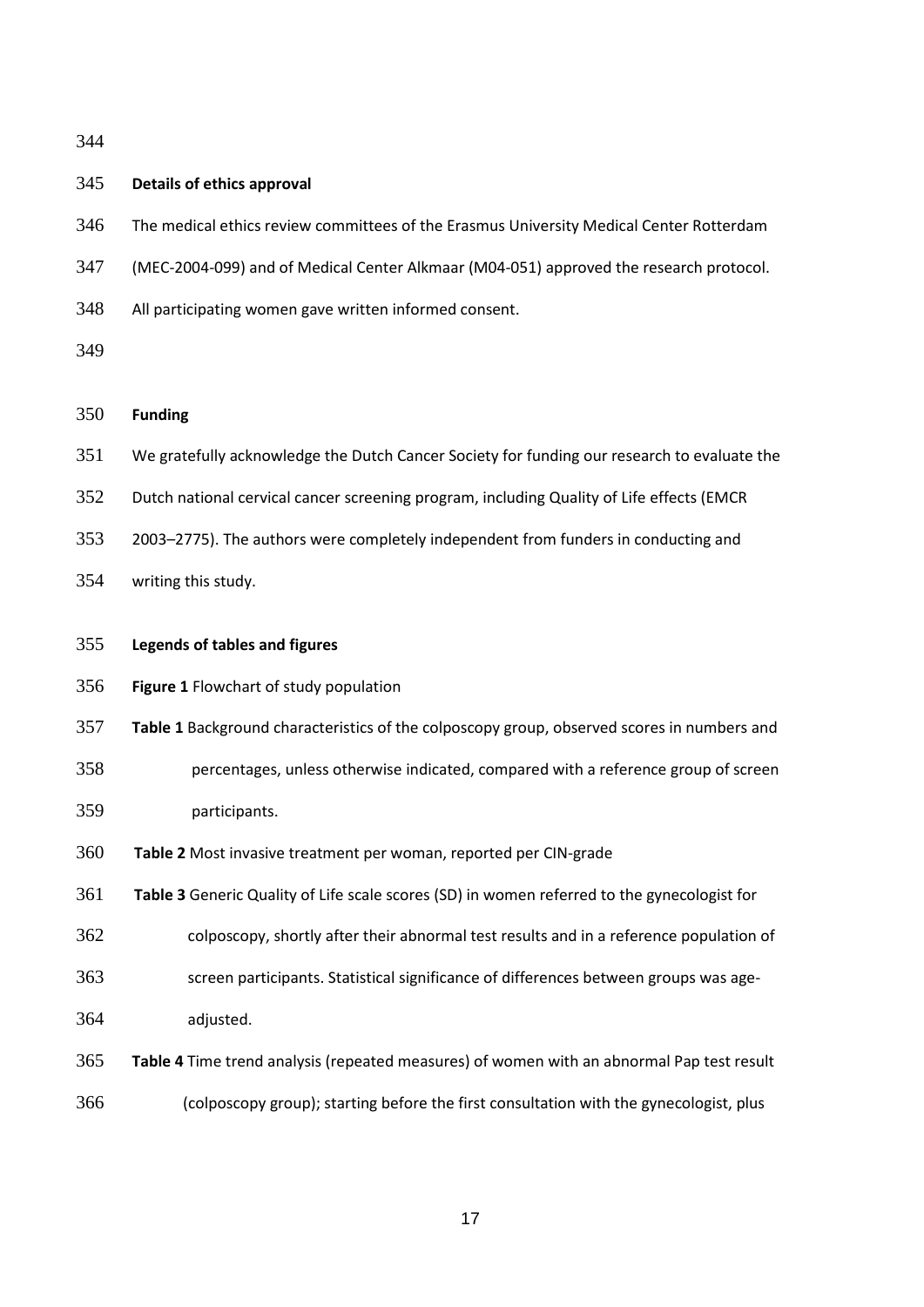- follow-up assessments at 1, 3, and 6 months later, and the statistical significance of
- changes over that time period.
- **Figure 2** Health-related quality of life and anxiety scores per CIN-stage at four assessments.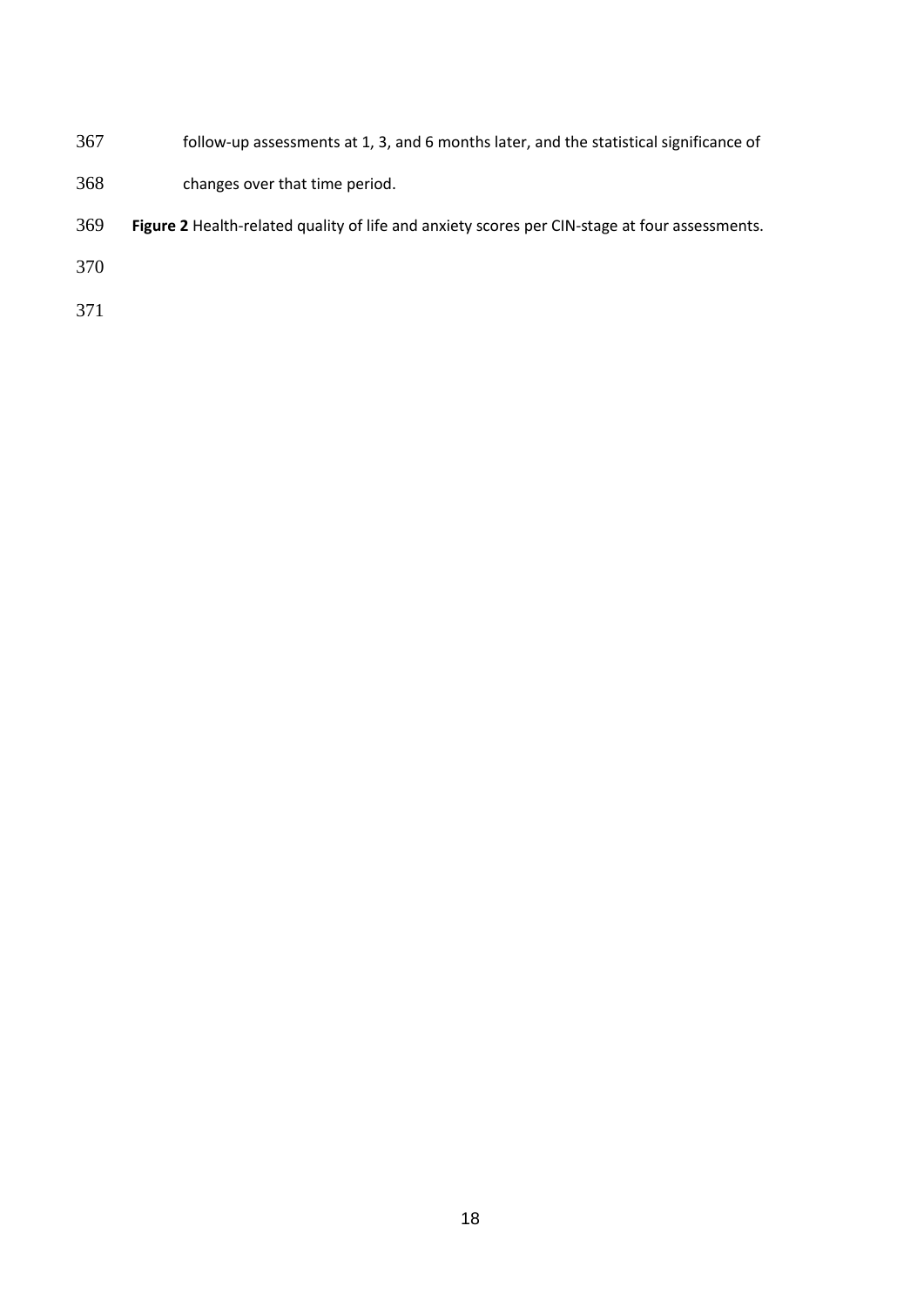### **REFERENCES**

<span id="page-18-0"></span> 1. Tahseen S, Reid PC. Psychological distress associated with colposcopy: patients' perception. Eur J Obstet Gynecol Reprod Biol. 2008;139:90-4.

<span id="page-18-1"></span> 2. Valdini A, Esielionis P. Measurement of colposcopy-associated distress using the psychosocial effects of having an abnormal pap smear-questionnaire in a Latina population. J Low Genit Tract Dis. 2004;8:25-32.

<span id="page-18-2"></span> 3. Holowaty P, Miller AB, Rohan T, To T. Natural history of dysplasia of the uterine cervix. Journal of the National Cancer Institute. 1999;91:252-8.

<span id="page-18-3"></span> 4. Cullen J, Schwartz MD, Lawrence WF, Selby JV, Mandelblatt JS. Short-term impact of cancer prevention and screening activities on quality of life. J Clin Oncol. 2004;22:943-52.

<span id="page-18-4"></span>5. Ronco G, van Ballegooijen M, Becker N, Chil A, Fender M, Giubilato P, et al. Process

performance of cervical screening programmes in Europe. Eur J Cancer. 2009;45:2659-70.

<span id="page-18-5"></span> 6. Erasmus MC. Screening program cervical cancer, report on 2009 [bevolkingsonderzoek baarmoederhalskanker, LEBA rapportage 2009]2011: Available from:

[http://www.rivm.nl/bevolkingsonderzoeknaarkanker/images/2slagfolder\\_final.pdf.](http://www.rivm.nl/bevolkingsonderzoeknaarkanker/images/2slagfolder_final.pdf)

<span id="page-18-6"></span> 7. Rebolj M, van Ballegooijen M, Berkers LM, Habbema D. Monitoring a national cancer prevention program: successful changes in cervical cancer screening in the Netherlands. Int J Cancer. 2007;120:806-12.

8. Berkers LM, van Ballegooijen M, van Kemenade FJ, Rebolj M, Essink-Bot ML,

Helmerhorst TJ, et al. [The 1996 revision of the Dutch cervical cancer screening programme:

increased coverage, fewer repeat smears and less opportunistic screening]

Herziening bevolkingsonderzoek op baarmoederhalskanker 1996: hogere dekkingsgraad,

minder herhalingsuitstrijkjes en minder opportunistische screening. Ned Tijdschr Geneeskd.

2007;151:1288-94.

<span id="page-18-7"></span> 9. Insinga RP, Glass AG, Myers ER, Rush BB. Abnormal outcomes following cervical cancer screening: event duration and health utility loss. Med Decis Making. 2007;27:414-22.

<span id="page-18-8"></span>10. Korfage I, van Ballegooijen M, Wauben B, Looman C, Habbema J, Essink-Bot ML.

 Having a Pap smear, quality of life before and after cervical screening: a questionnaire study. BJOG. 2012;119:936-44.

<span id="page-18-9"></span>401 11. Gandek B, Ware JE, Aaronson NK, Apolone G, Bjorner JB, Brazier JE, et al. Cross-

402 validation of item selection and scoring for the SF-12 Health Survey in nine countries: results

from the IQOLA Project. International Quality of Life Assessment. J Clin Epidemiol.

1998;51:1171-8.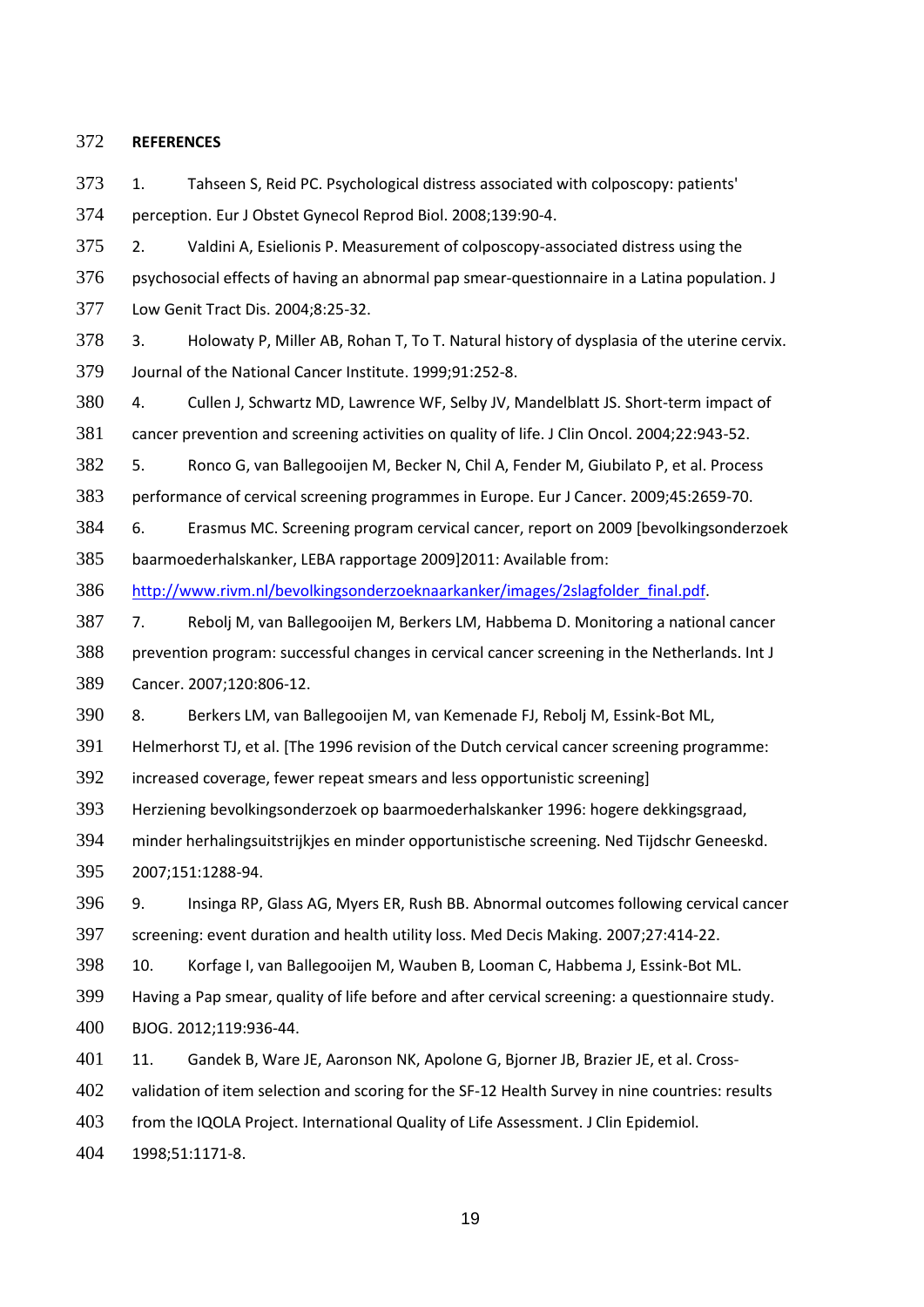<span id="page-19-0"></span>12. van der Bij AK, de Weerd S, Cikot RJ, Steegers EA, Braspenning JC. Validation of the

dutch short form of the state scale of the Spielberger State-Trait Anxiety Inventory:

considerations for usage in screening outcomes. Community Genet. 2003;6:84-7.

<span id="page-19-1"></span> 13. Cockburn J, De Luise T, Hurley S, Clover K. Development and validation of the PCQ: a questionnaire to measure the psychological consequences of screening mammography. Soc Sci

Med. 1992;34:1129-34.

<span id="page-19-2"></span>14. Dolan P. Modeling valuations for EuroQol health states. Med Care. 1997;35:1095-108.

<span id="page-19-3"></span>15. Central Bureau of Statistics. Reported health and lifestyle (in Dutch). Centraal Bureau

voor de Statistiek. Voorburg/Heerlen, the Netherlands2008 [updated August 6th, 2008];

Available from[: http://statline.cbs.nl/.](http://statline.cbs.nl/)

<span id="page-19-4"></span>16. Marteau TM, Bekker H. The development of a six-item short-form of the state scale of

the Spielberger State-Trait Anxiety Inventory (STAI). Br J Clin Psychol. 1992;31:301-6.

<span id="page-19-5"></span>17. Millar K, Jelicic M, Bonke B, Ashbury AJ. Assessment of preoperative anxiety:

 comparison of measures in patients awaiting surgery for breast cancer. Br J Anaesth. 1995;74:180-3.

<span id="page-19-6"></span>420 18. Ong G, Austoker J, Brett J. Breast screening: adverse psychological consequences one month after placing women on early recall because of a diagnostic uncertainty. A multicentre study. J Med Screen. 1997;4:158-68.

<span id="page-19-7"></span>19. Rijnsburger AJ, Essink-Bot ML, van As E, Cockburn J, de Koning HJ. Measuring

psychological consequences of screening: adaptation of the psychological consequences

questionnaire into Dutch. Qual Life Res. 2006;15:933-40.

<span id="page-19-8"></span> 20. Ware JEJ, Snow KK, Kosinski M, Gandek BG. SF-36 health survey: manual and 427 interpretation guide: Boston, MA: The Health Institute, New England Medical Center; 1993.

<span id="page-19-9"></span> 21. Efron B, Tibshirani R. An Introduction to the Bootstrap. New York Chapman & Hall; 1993.

<span id="page-19-10"></span>430 22. R Development Core Team. R: A language and environment for statistical computing. R Foundation for statistical computing, editor. Vienna, Austria 2008.

<span id="page-19-11"></span>432 23. Norman GR, Sloan JA, Wyrwich KW. Interpretation of changes in health-related quality of life: the remarkable universality of half a standard deviation. Med Care. 2003;41:582-92.

<span id="page-19-12"></span>24. Wright TC, Jr., Schiffman M, Solomon D, Cox JT, Garcia F, Goldie S, et al. Interim

guidance for the use of human papillomavirus DNA testing as an adjunct to cervical cytology

for screening. Obstet Gynecol. 2004;103:304-9.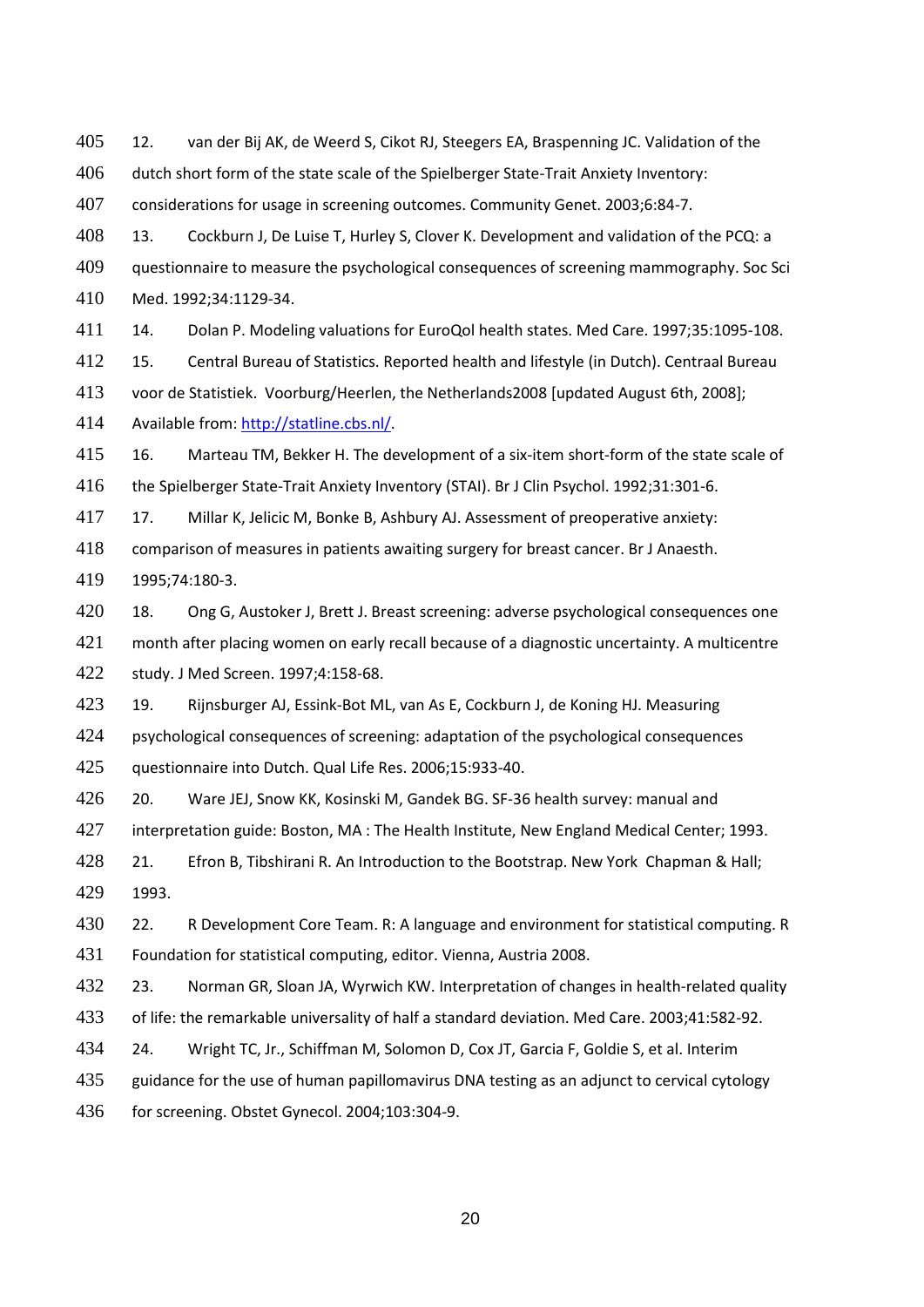<span id="page-20-0"></span>437 25. Wilkinson C, Jones JM, McBride J. Anxiety caused by abnormal result of cervical smear test: a controlled trial. BMJ (Clinical research ed. 1990;300:440.

<span id="page-20-1"></span>26. Hounsgaard L, Petersen LK, Pedersen BD. Facing possible illness detected through

screening--experiences of healthy women with pathological cervical smears. Eur J Oncol Nurs.

2007;11:417-23.

<span id="page-20-2"></span>442 27. Jones MH, Singer A, Jenkins D. The mildly abnormal cervical smear: patient anxiety and choice of management. J R Soc Med. 1996;89:257-60.

<span id="page-20-3"></span>28. Lerman C, Miller SM, Scarborough R, Hanjani P, Nolte S, Smith D. Adverse psychologic

consequences of positive cytologic cervical screening. Am J Obstet Gynecol. 1991;165:658-62.

<span id="page-20-4"></span>29. Drolet M, Brisson M, Maunsell E, Franco EL, Coutlee F, Ferenczy A, et al. The

psychosocial impact of an abnormal cervical smear result. Psychooncology. 2012;21:1071-81.

<span id="page-20-5"></span>30. Reelick NF, de Haes WF, Schuurman JH. Psychological side-effects of the mass

screening on cervical cancer. Soc Sci Med. 1984;18:1089-93.

<span id="page-20-6"></span> 31. Korfage IJ, van Ballegooijen M, Huveneers H, Essink-Bot ML. Anxiety and borderline PAP smear results. Eur J Cancer. 2010;46:134-41.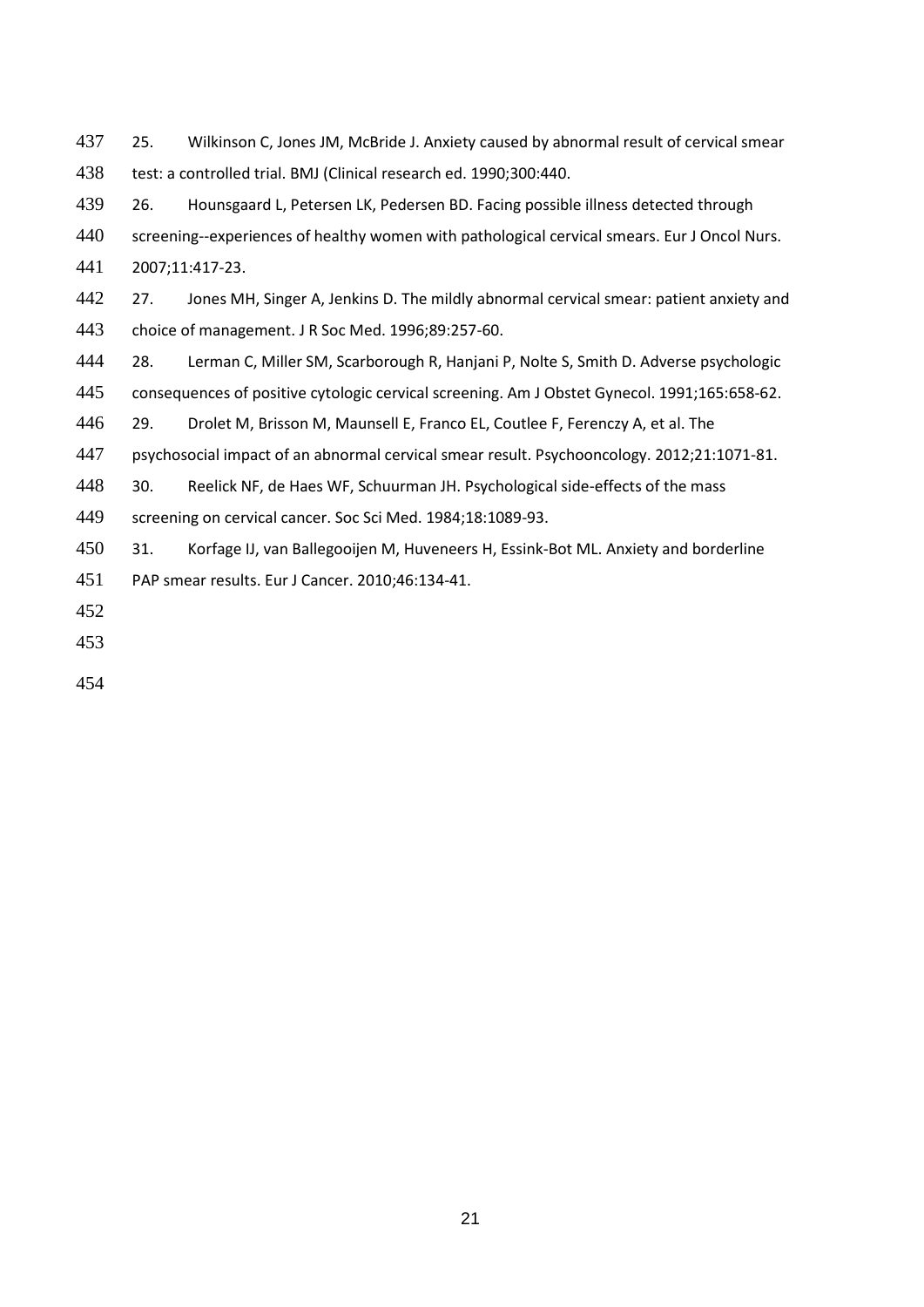# 455 **Table 1** Background characteristics of the colposcopy group, observed scores in numbers and

456 percentages, unless otherwise indicated, compared with a reference group of screen participants.

|                              | Colposcopy group                                      | Screen         |            |
|------------------------------|-------------------------------------------------------|----------------|------------|
|                              | $n = 132$                                             | participants   |            |
|                              |                                                       | $n = 706$      | $p$ -value |
| Age (years)                  |                                                       |                | < 0.001    |
| Average (SD)                 | 40.6(8.2)                                             | 45.6 (9.3)     |            |
| Median                       | 40.2                                                  | 45.1           |            |
| Range                        | 29-60                                                 | 29-60          |            |
| <b>Missing</b>               | 4                                                     | 1              |            |
| Education (%)                |                                                       |                | 0.06       |
| Low education                | 21(17)                                                | 144 (23)       |            |
| Medium                       | 77 (62)                                               | 323 (50)       |            |
| High                         | 26(21)                                                | 174 (27)       |            |
| Missing                      | 8                                                     | 65             |            |
| Employment status (%)        |                                                       |                | 0.03       |
| Paid job                     | 92 (81)                                               | 419 (67)       |            |
| Housewife/unpaid job/student | 16 (14)                                               | 142 (23)       |            |
| No job                       | 6(5)                                                  | 49 (8)         |            |
| Retired                      | 0                                                     | 13(2)          |            |
| <b>Missing</b>               | 18                                                    | 83             |            |
| Marital status (%)           |                                                       |                | 0.03       |
| Married/cohabiting           | 92 (72)                                               | 567 (81)       |            |
| Living without partner       | 36 (28)                                               | 137 (20)       |            |
| Missing                      | 4                                                     | 2              |            |
| Children (%)                 |                                                       |                | 0.002      |
| <b>No</b>                    | 40 (32)                                               | 130 (20)       |            |
| Yes                          | 84 (68)                                               | 528 (80)       |            |
| <b>Missing</b>               | 8                                                     | 48             |            |
| Average no. of children      | 2                                                     | $\overline{2}$ |            |
| Country of birth (%)         |                                                       |                | < 0.001    |
| the Netherlands              | 120 (92)                                              | 627 (99)       |            |
| otherwise                    | 11(8)                                                 | 4(1)           |            |
| Missing                      | $\mathbf{1}% _{T}=\mathbf{1}_{T}\times\mathbf{1}_{T}$ | 64             |            |

457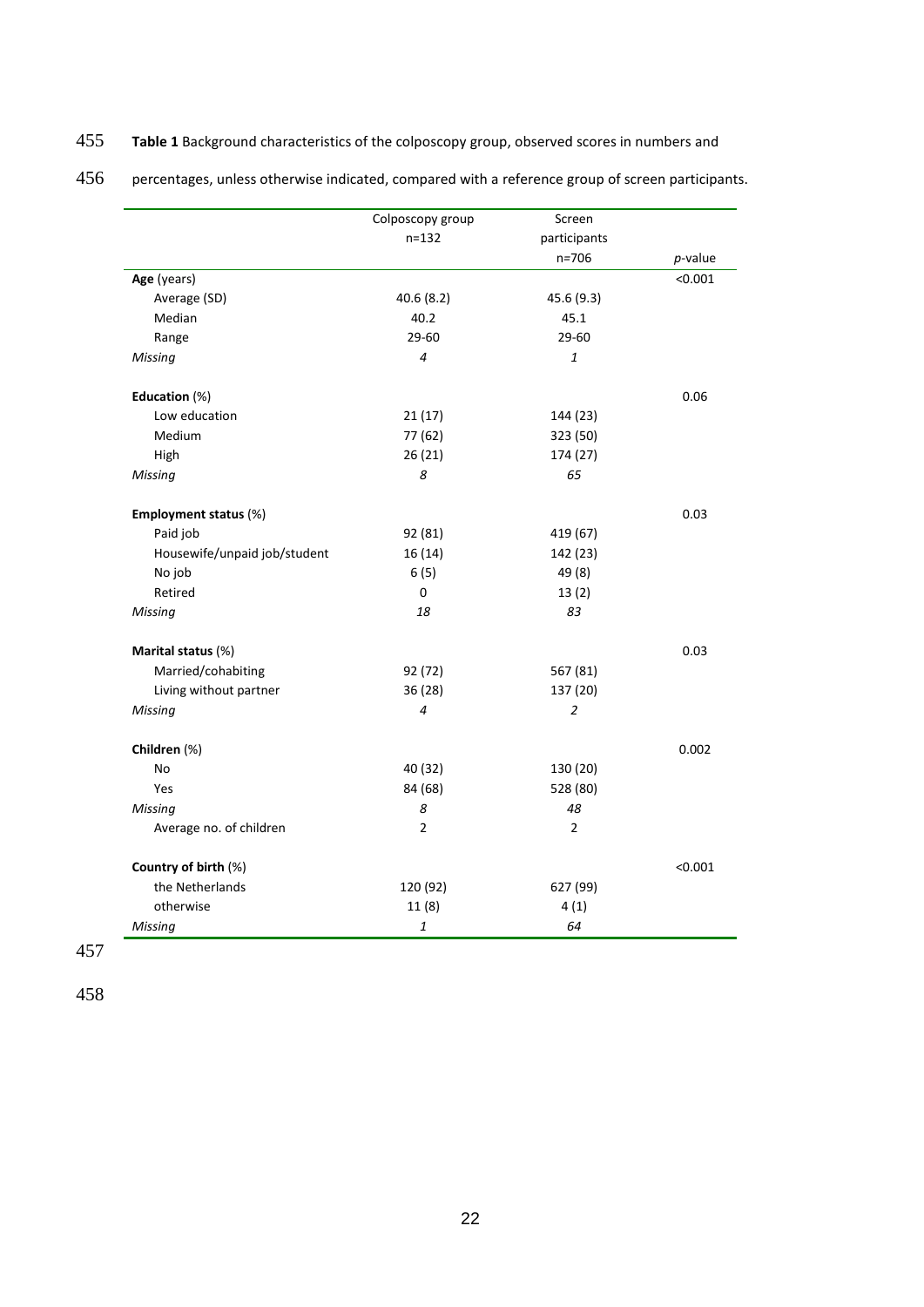# 459 **Table 2** Most invasive treatment per woman, reported per CIN-grade

460

|                    | Cryotherapy | <b>LLETZ</b> excision | Conisation |                           |          |            |
|--------------------|-------------|-----------------------|------------|---------------------------|----------|------------|
|                    |             |                       |            | <b>Uterus extirpation</b> | therapy  | Total      |
| CIN-grade          |             |                       |            |                           |          |            |
| No neoplasia found | 1(1%)       | $0(-)$                | 1(1%)      | 2(2%)                     | 32 (27%) | 36 (31%)   |
| $CIN=1$            | 4 (3%)      | 2(2%)                 | 1(1%)      | $0(-)$                    | 10 (9%)  | 17 (15%)   |
| $CIN2+$            | 20 (17%)    | 29 (25%)              | 7(6%)      | 3(3%)                     | 3(3%)    | 62 (53%)   |
| Unknown CIN-grade  | $0(-)$      | 1(1%)                 | $0(-)$     | $0(-)$                    | 1(1%)    | 2(2%)      |
| <b>Total</b>       | 25 (21%)    | 32 (27%)              | 9(8%)      | 5 (4%)                    | 46 (39%) | 117 (100%) |

461 462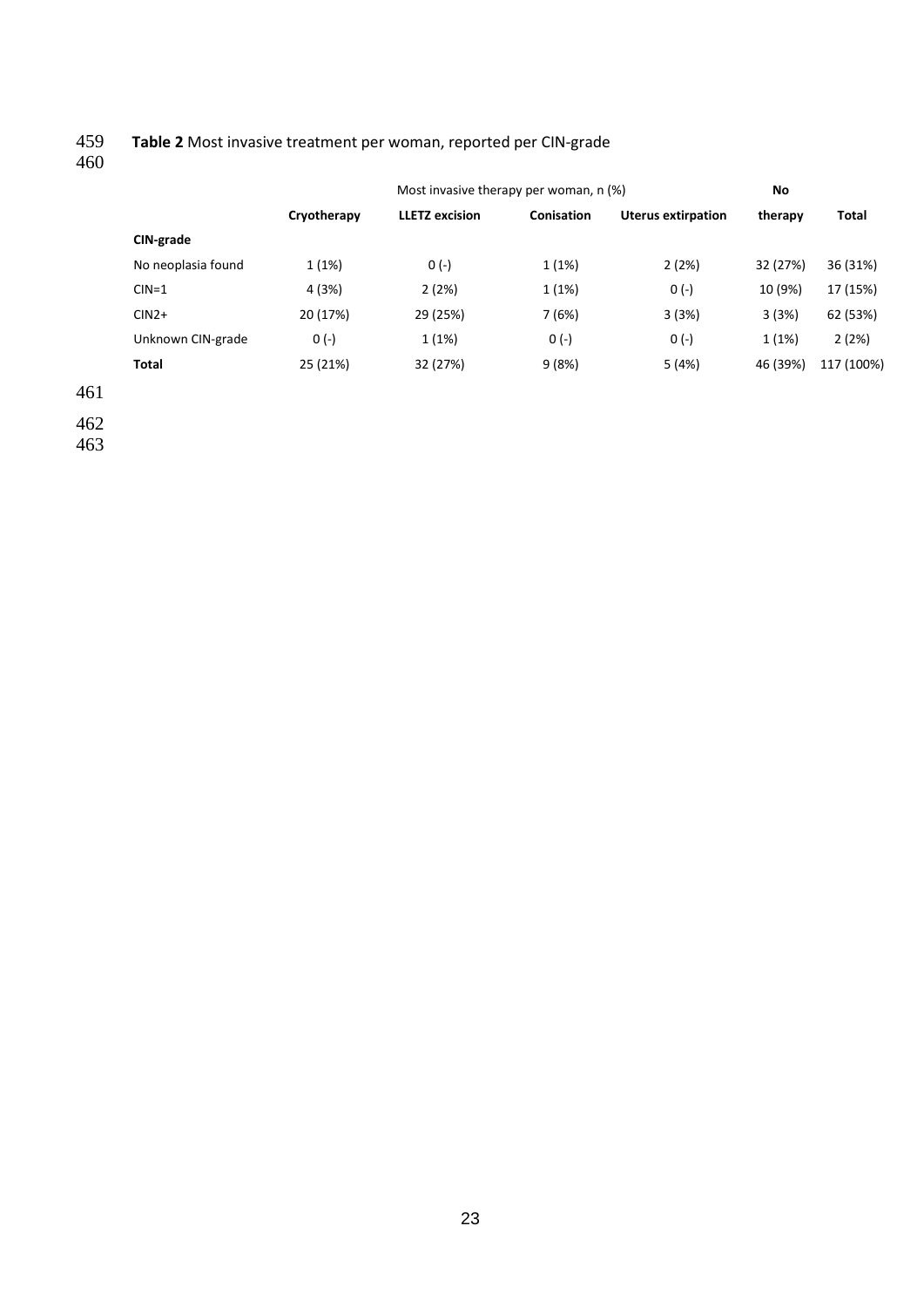# **Table 3** Generic Quality of Life scale scores (SD) in women referred to the gynaecologist for colposcopy,<br>465 shortly after their abnormal test results and in a reference population of screen participants. 465 shortly after their abnormal test results and in a reference population of screen participants.<br>466 Statistical significance of differences between groups was age-adjusted. Statistical significance of differences between groups was age-adjusted. 467

|                                        | Colposcopy | Screen       | <i>p</i> -value |
|----------------------------------------|------------|--------------|-----------------|
|                                        | group      | participants |                 |
|                                        | $n = 132$  | $n = 706$    |                 |
| Generic health-related quality of life |            |              |                 |
| EuroQol utility, EQ-5D (0-1)           | 0.90(0.14) | 0.90(0.18)   | 0.85            |
| EuroQol, Rating of own health (0-100)  | 80 (12)    | 81 (13)      | 0.46            |
| SF-12 (0-100)                          |            |              |                 |
| Sumscore physical (PCS-12)             | 54 (8)     | 51 (10)      | 0.04            |
| Sumscore mental (MCS-12)               | 47 (12)    | 53 (9)       | < 0.001         |
| Generic Anxiety                        |            |              |                 |
| STAI-6 (20-80) *                       | 41 (12)    | 33 (10)      | < 0.001         |
| Range                                  | $20 - 73$  | $20 - 77$    |                 |
| Highly anxious (STAI score >44), n (%) | 41 (32%)   | 70 (10%)     | < 0.001         |
| Screen-Specific Anxiety                |            |              |                 |
| <b>PCQ</b>                             |            |              |                 |
| Emotional Scale (0-15)                 | 4(4)       | 1(2)         | < 0.001         |
| Physical Scale (0-12) *                | 2(2)       | 0(1)         | < 0.001         |
| Social Scale (0-9) *                   | 2(2)       | 0(1)         | < 0.001         |
| Total Score (0-36) *                   | 8(7)       | 2(4)         | < 0.001         |
| Range Total Score                      | $0 - 29$   | $0 - 30$     |                 |

468

469 EuroQol and SF-12: higher scores indicate *better* functioning

470 STAI-6 and PCQ: higher scores indicate *worse* functioning.

471 \* differences exceeded the minimal important difference (MID), indicating clinical relevance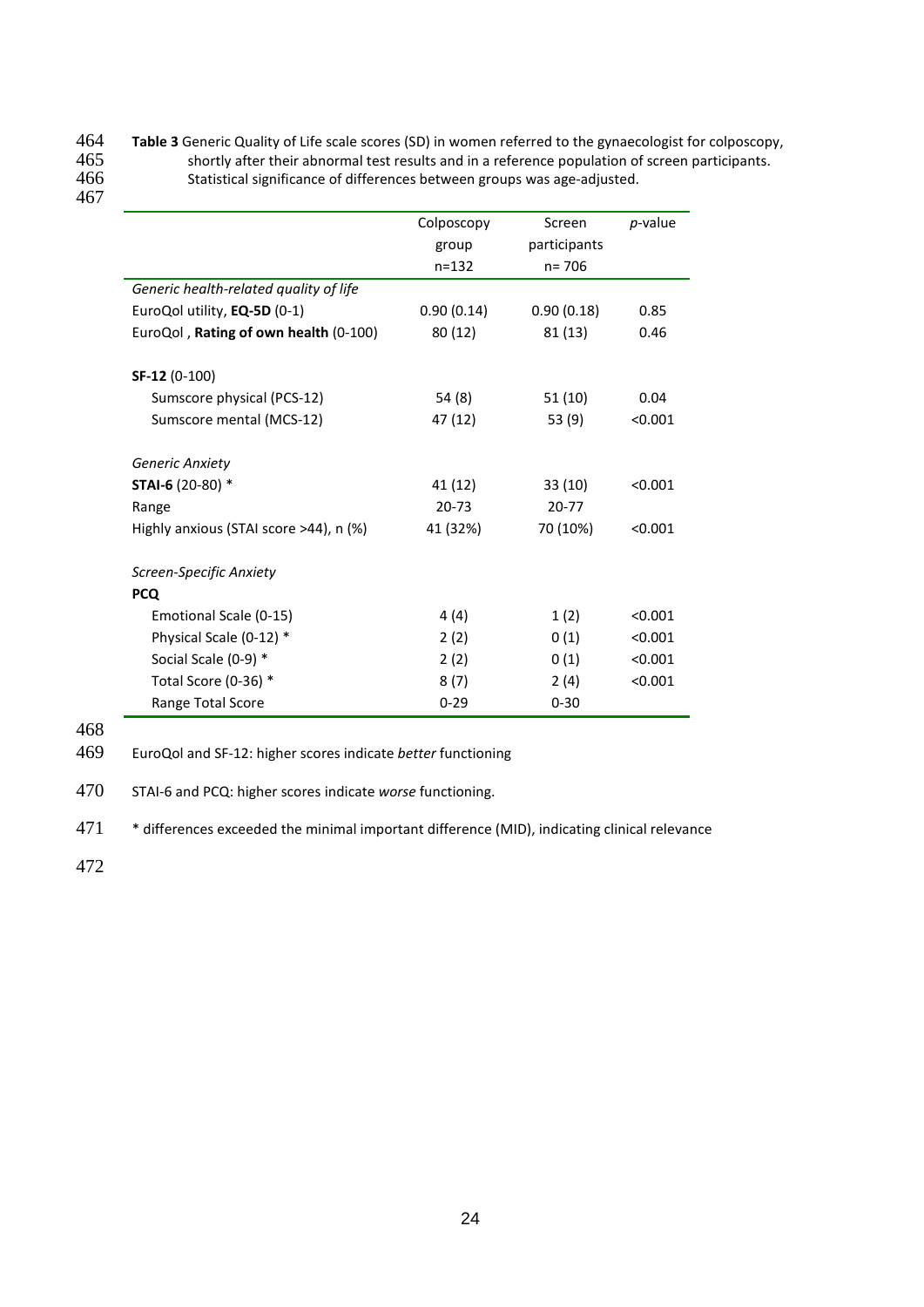# 473 **Table 4** Time trend analysis (repeated measures) of women with an abnormal Pap test result

474 (colposcopy group); starting before the first consultation with the gynaecologist, plus follow-up

475 assessments at 1, 3, and 6 months later, and the statistical significance of changes over that

476 time period.

|                                        | Shortly after | At 1 month | At 3 months | At 6 months |         | No. of      |           |
|----------------------------------------|---------------|------------|-------------|-------------|---------|-------------|-----------|
|                                        | suspicious    | follow-up  | follow-up   | follow-up   |         | women who   |           |
|                                        | smear         | $n = 114$  | $n = 110$   | $n = 108$   | $p-$    | completed   | Inter-    |
|                                        | $n = 132$     |            |             |             | value*  | measure all | pretation |
|                                        |               |            |             |             |         | 4 times     |           |
| Generic health-related quality of life |               |            |             |             |         |             |           |
| EuroQol utility, EQ-5D (0-1)           | 0.91(0.14)    | 0.90(0.15) | 0.93(0.15)  | 0.90(0.21)  | 0.16    | 95          | Similar   |
| EuroQol Rating of own health (0-100)   | 81(12)        | 77 (18)    | 80(17)      | 78 (18)     | 0.08    | 95          | Similar   |
| SF-12 (0-100)                          |               |            |             |             |         |             |           |
| Sumscore physical (PCS-12)             | 54 (9)        | 53 (9)     | 53(8)       | 53 (10)     | 0.27    | 77          | Similar   |
| Sumscore mental (MCS-12)               | 50 (10)       | 49 (11)    | 52(10)      | 53 (9)      | < 0.001 | 77          | Improved  |
| <b>Generic Anxiety</b>                 |               |            |             |             |         |             |           |
| STAI-6 (20-80) *                       | 40 (11)       | 37(13)     | 33(9)       | 34 (10)     | < 0.001 | 96          | Improved  |
| Screen-specific Anxiety                |               |            |             |             |         |             |           |
| <b>PCQ</b>                             |               |            |             |             |         |             |           |
| Emotional Scale (0-15)                 | 4(4)          | 3(3)       | 2(3)        | 2(3)        | < 0.001 | 96          | Improved  |
| Physical Scale (0-12) **               | 2(2)          | 2(3)       | 1(2)        | 1(2)        | < 0.001 | 96          | Improved  |
| Social Scale (0-9) **                  | 2(2)          | 2(2)       | 1(2)        | 1(2)        | < 0.001 | 96          | Improved  |
| Total Score (0-36) **                  | 7(7)          | 6(7)       | 4(6)        | 3(6)        | < 0.001 | 96          | Improved  |

477 **\*** Statistical significance of differences was calculated using Friedman tests, including only respondents

478 that completed all four assessments. HRQoL and anxiety scale scores are reported of those who

479 completed that specific scale at each assessment.

480 **\*\*** Differences between first and fourth assessment exceed the minimal important difference (MID),

- 481 indicating clinical relevance
- 482

483 EuroQol and SF-12: higher scores indicate *improved* functioning

484 STAI-6 and PCQ: higher scores indicate *poorer* functioning.